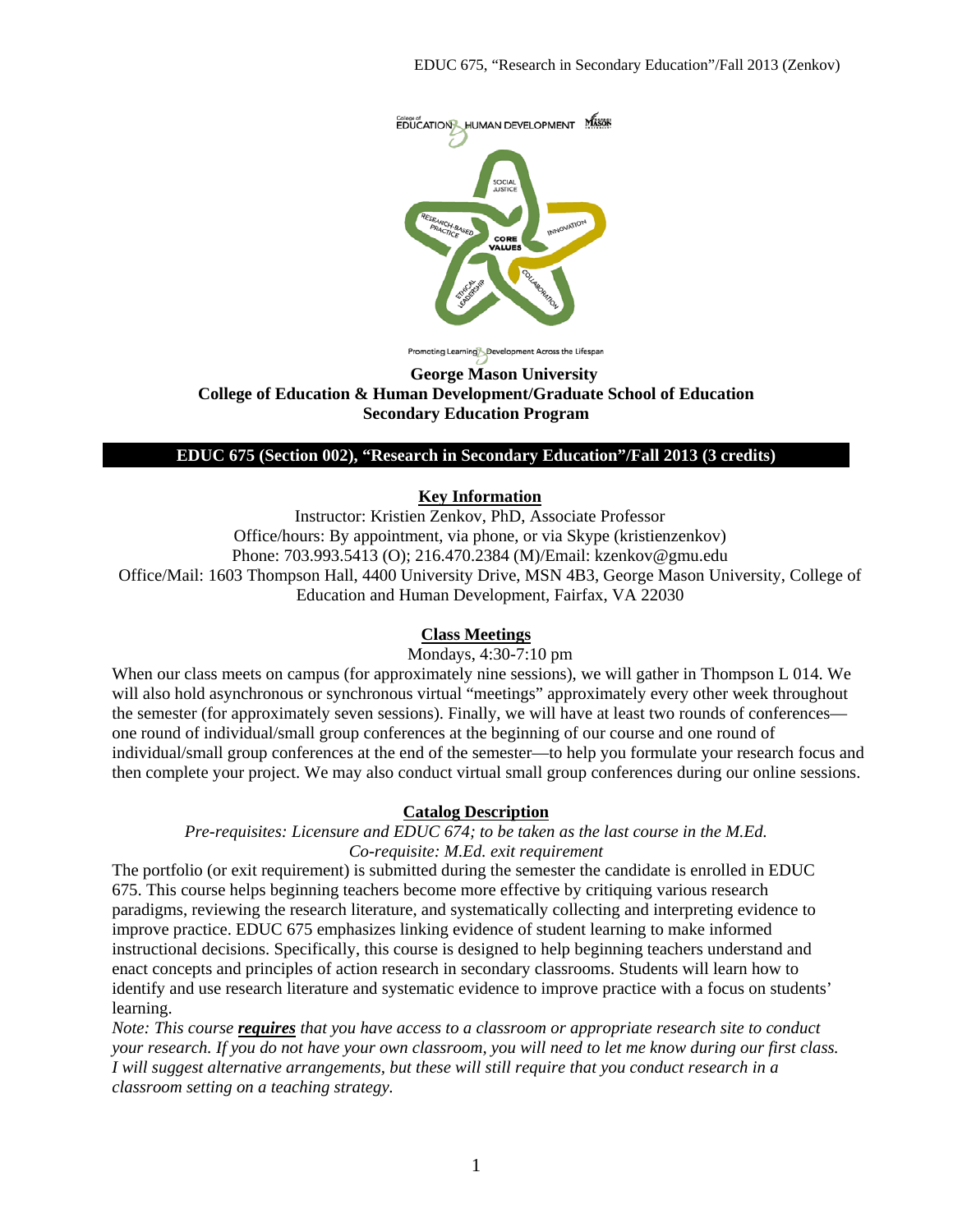## **Relationships to Professional Standards**

By the end of this course students will demonstrate an understanding and application of subject area standards aligned with the National Content Standards and identified by their Specialized Professional Association (SPA):

- Social studies teachers: National Council for the Social Studies, http://www.ncss.org/
- English teachers: National Council of Teachers of English, http://www.ncte.org/
- Math teachers: National Council of Teachers of Mathematics, http://www.nctm.org/
- Science teachers: National Science Teachers Association, http://www.nsta.org/

Students should also have an understanding of and be able to apply the teaching and learning standards as outlined by the Interstate New Teacher Assistance and Support Consortium (INTASC):

• www.ccsso.org/Documents/2011/InTASC\_Model\_Core\_Teaching\_Standards\_2011.pdf Finally, students should be aware of the skills framework of the Partnership for 21st Century Skills and the professional guidelines offered by the National Board for Teaching Standards:

- www.p21.org/overview/skills-framework
- http://www.nbpts.org/the\_standards/the\_five\_core\_propositio

## **CEHD Core Values Commitment**

The College of Education & Human Development is committed to collaboration, ethical leadership, innovation, research-based practice, and social justice. Students are expected to adhere to these principles. This course supports these values by providing students with learning experiences that necessitate collaboration; providing students opportunities to reflect on their teaching and leadership roles in classroom and school contexts; calling on students to develop and participate in innovative research-based practice; and requiring students to reflect on their pedagogies in light of social justice issues. These Core Values are aligned with course outcomes as described below. See **<http://cehd.gmu.edu/values/>** for more information.

## **Course Outcomes and Objectives**

This course is designed to enable students to:

- 1) demonstrate an understanding of the process and components used in action research by conducting and assessing a chosen scholarly inquiry situated in their classroom and impact on students' learning (research-based practice; innovation)
- 2) prepare a research proposal which makes explicit links between theory and practice (researchbased practice)
- 3) examine ethical considerations when conducting action research (research-based practice; social justice)
- 4) conduct action research which includes: research question(s), research proposal; review of related literature; methods; data collection/analysis; findings; discussion of impact on students, teachers, and the education field (research-based practice)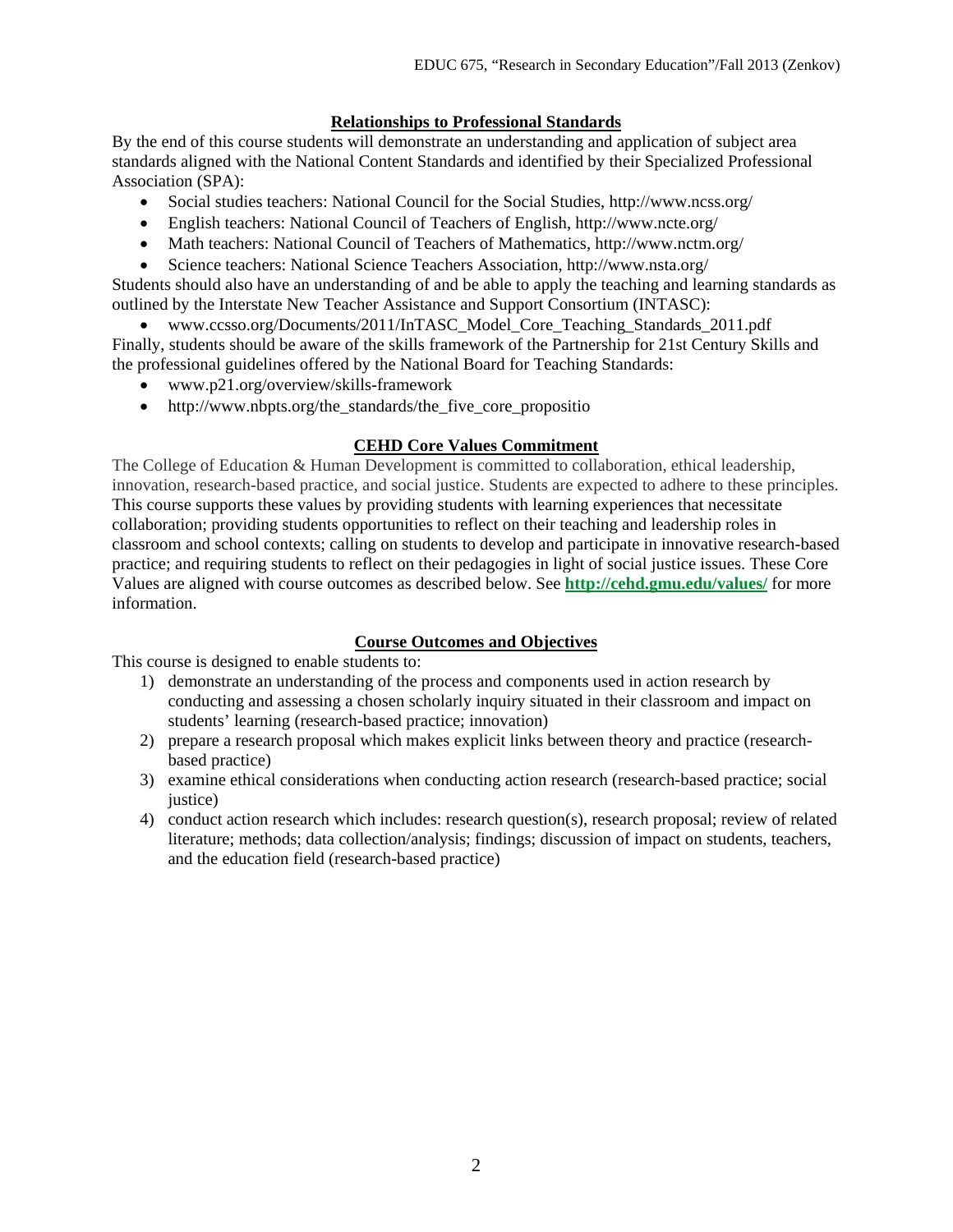- 5) participate in critical and collaborative inquiries to gain multiple perspectives in interpreting research and for validation and peer review of research (collaboration; ethical leadership)
- 6) demonstrate integration of national and state standards for content and pedagogy as related to their research question(s) by reflecting on their own teaching practice and its impact on students' learning (SPA standards respective to students' discipline)
- 7) demonstrate skills in the application of technology and use of resources in action research (innovation)

Students will achieve these outcomes through the following objectives:

- 1) Prepare a research proposal that includes the research context, a problem statement, a research question and outcomes, and a data collection plan which makes explicit links between theory and practice. Students will brainstorm (in whole class and small group settings), give peer feedback online, self-reflect, and post a viable plan to conduct a research study in the classroom. Students will access resources and references, and conduct a review of the literature online. The proposal will be judged on its viability and level of practical application, given the time constraints of the semester.
- 2) Conduct an action research project in a local school or classroom. Students will prepare all data collection instruments to conduct the study. Prior to implementation, data collection instruments will be peer and instructor reviewed in online and/or face-to-face discussion forums. Students will be assigned to research teams that will troubleshoot and provide support as data is collected. Results will be shared and students will provide feedback to each other on the presentation and interpretation of data.
- 3) Review professional strengths and weaknesses of the action research process through peer review and self-assessment. Students will participate in weekly online and/or face-to-face discussions of their progress throughout the research process.
- 4) Write an action research report (using APA format) that includes the context for the study, research question(s) and outcomes, a review of related literature, methodology, data collection/analysis, implications, limitations, and an action plan. Students will review example research reports from prior semesters. Students will post drafts of their complete report and its sections on Blackboard for peer and instructor review and feedback using the rubric used to assess the report. Students will present a summary of their report to their peers in brief in-class presentations and a poster session format at the end of the semester.
- 5) Work in small groups to identify one authentic, alternative, preferably contemporary media-based method through which they will share the results of their action research findings. Each group will design and enact a presentation that moves the public understanding of group members' studies along. Groups might choose to create a collective presentation on group members' projects you might highlight one group member's project and findings. Groups might highlight the very importance of action research or summarize the findings of group members' efforts.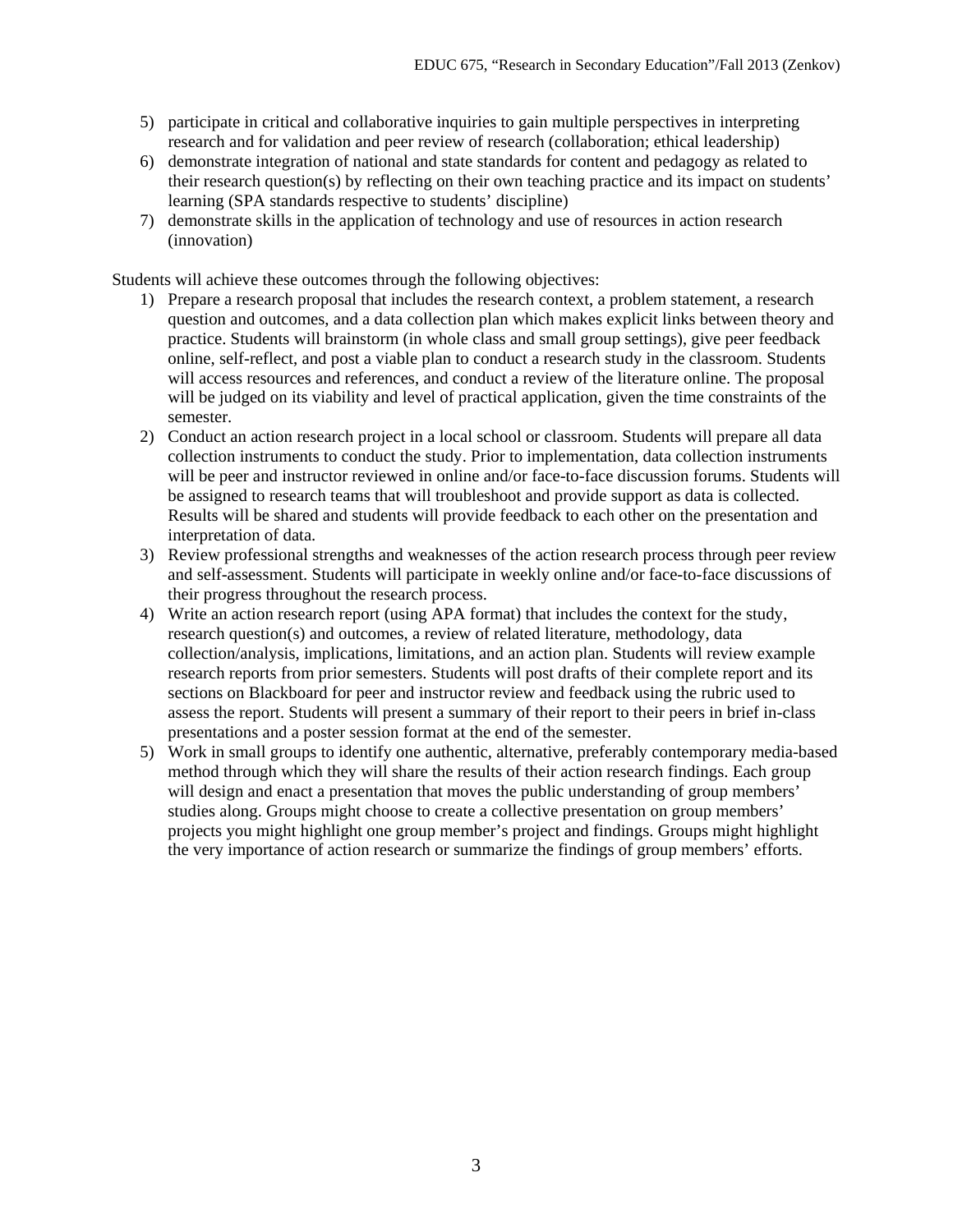## **Course Delivery**

The primary purpose of this course is for you to learn how to conduct action research and apply it in your classroom in order to improve your teaching and your students' learning. Throughout the course, you will complete activities that you will later be able to insert—some almost verbatim—into your final action research report. This course is approximately 50% face-to-face and 50% online and is considered a hybrid course. This course is student-centered and will be conducted using a project-based approach. Your research questions and methodology will be the focus of the course and will drive readings, classroom discussions, peer review activities, reflections, and the action research project that you complete. The purpose of the discussions and peer review sessions will be to support completion of our action research projects and provide opportunities for us to learn about and analyze methods and techniques of action research. You will have the opportunity to construct knowledge and critically reflect on the research process as you complete the action research proposal and report, and then prepare your "Action Research Impact Presentation" for graduation.

The course will be delivered through a variety of online, face-to-face, and individualized instructional approaches. Online sessions will be conducted in both synchronous and asynchronous formats, but you will be expected to post your own reflections and assignments and respond to peers' and instructors' postings and feedback by the end of each designated class week (midnight US eastern standard time each Sunday). During class meetings there will be large group, small group, and individual activities. Online classes are considered regular instructional time and the assignments given are the equivalent of a full inclass session. The online classes involve research, use of professional web sites, synchronous and asynchronous discussions (during specified timeframes), peer review, email with the instructor and classmates, readings, writing reflections, and other assignments. GMU's BlackBoard course framework will be used regularly throughout the course. Your GMU email address is required for communication with the course instructor and must be active by the first week of class. Please inform me of any accessibility problems the first day of class.

Participants conduct independent research, as well as communicate with each other and the instructor via electronic media. In general, we will engage in four activities during our time together:

- 1. Mini-lectures, activities, and discussions related to research methods led by both the instructor and course participants and supported by the course text and other selected readings
- 2. Discussions of the week's readings led by the instructor and course participants
- 3. Research and critical friends and Action Research Impact group meetings in which students concentrate on selected readings, provide feedback and support for each others' writing and research processes, and share how they have presented their research efforts to authentic audiences
- 4. Individual, small group, and whole group meetings to discuss research efforts

Please note that because you have much to learn from each other, and because teaching is often a collaborative effort, you will frequently work in groups. This will give you a chance to share ideas, be exposed to a range of perspectives and experiences, and support each other as you continue to develop your teaching and researching skills.

## **Course Overview**

Teachers are often encouraged to implement "research-based" practices, required to attend workshops where research findings are presented, provided with lists of books that synthesize research, and asked to suggest changes in practice based on the implications of research. Although these practices have their usefulness, the assumption implicit in much of the discourse surrounding educational research is that teachers are *consumers* and/or *objects* of research, rather than *producers* of research. The past two decades have seen a growing movement to upend those assumptions through an emphasis on the importance of action research. Thus, the research and theory we will read and the methodologies with which we will engage are those associated with "action research" (i.e., research conducted by teachers for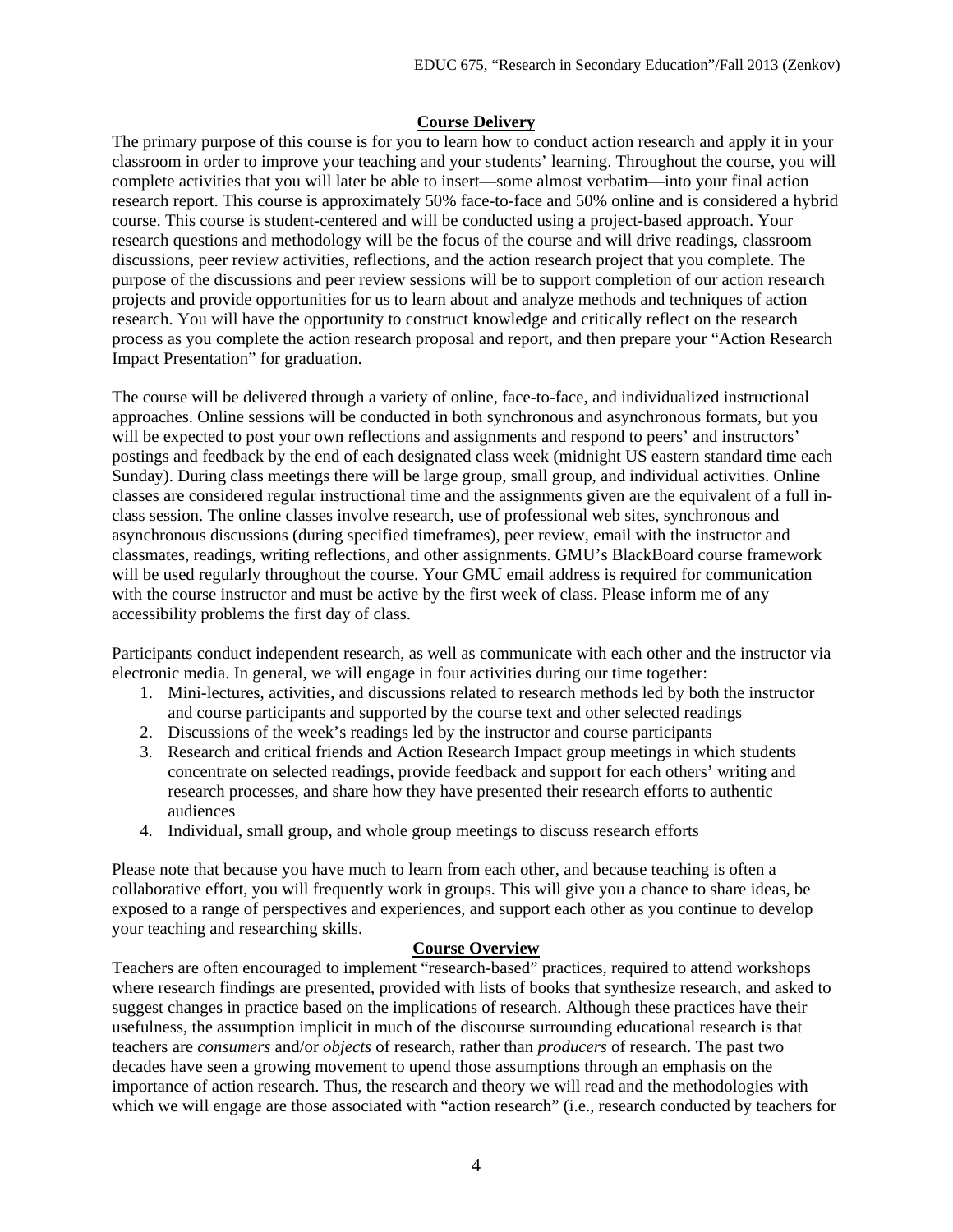professional purposes). Action research positions teachers as *producers* of knowledge—professionals who can learn about and improve their practice by studying important questions that grow from their own experiences and observations.

This class is designed to support you in using and building on the ideas and content you have encountered in your previous coursework. Most importantly, the course assists you as you consider ways to better support children and youth. In other words, your current and future students are at the center of our work. Toward these ends, the course requires you to conceptualize, design, and begin to implement an original research project in your school/classroom. Only if we attempt to live these action research (also called "teacher research" and "practitioner research") processes in this course will you be able to use them eventually in your own teaching practices. Thus, for every activity in this course, you must act and study with multiple lenses—as a student, teacher, and advocate. Although the work required to achieve these goals is intensive, the course is designed to provide you with much support. You will need to hit the ground running, starting your research project early, and working on it steadily. Through our readings, we will explore research methodologies, analyses of the history and impact of action research, and the efforts of other action researchers. Our readings and discussions will help you develop your own rationale and "road map" for your inquiry project. We will dig into readings together, write often and share our writing with one another, and support each other in our research goals.

#### **Instructor Introduction and Theoretical Framework**

I believe that the best teachers know themselves as literate people in the broadest sense. I will ask you also to know yourselves as professionals with a variety of literacies, including those of photographers, visual sociologists, and community constituents. Teachers and those who work with children and youth must be resilient individuals who are willing to take risks to let school literacies matter to themselves, their students, and the broader community. I will expect you to be your best, brightest, most thoughtful, and most creative selves. I intend that this course will be one that you remember, and that you will care passionately about the work we do. I will have uncompromising professional standards for your behavior, participation, and openness. At the same time, I will do everything possible to ensure that you meet these standards. My hope is that we will experience much intellectual camaraderie, engaging discussion, and laughter as we proceed. I encourage you to take risks and celebrate the risks taken by your colleagues.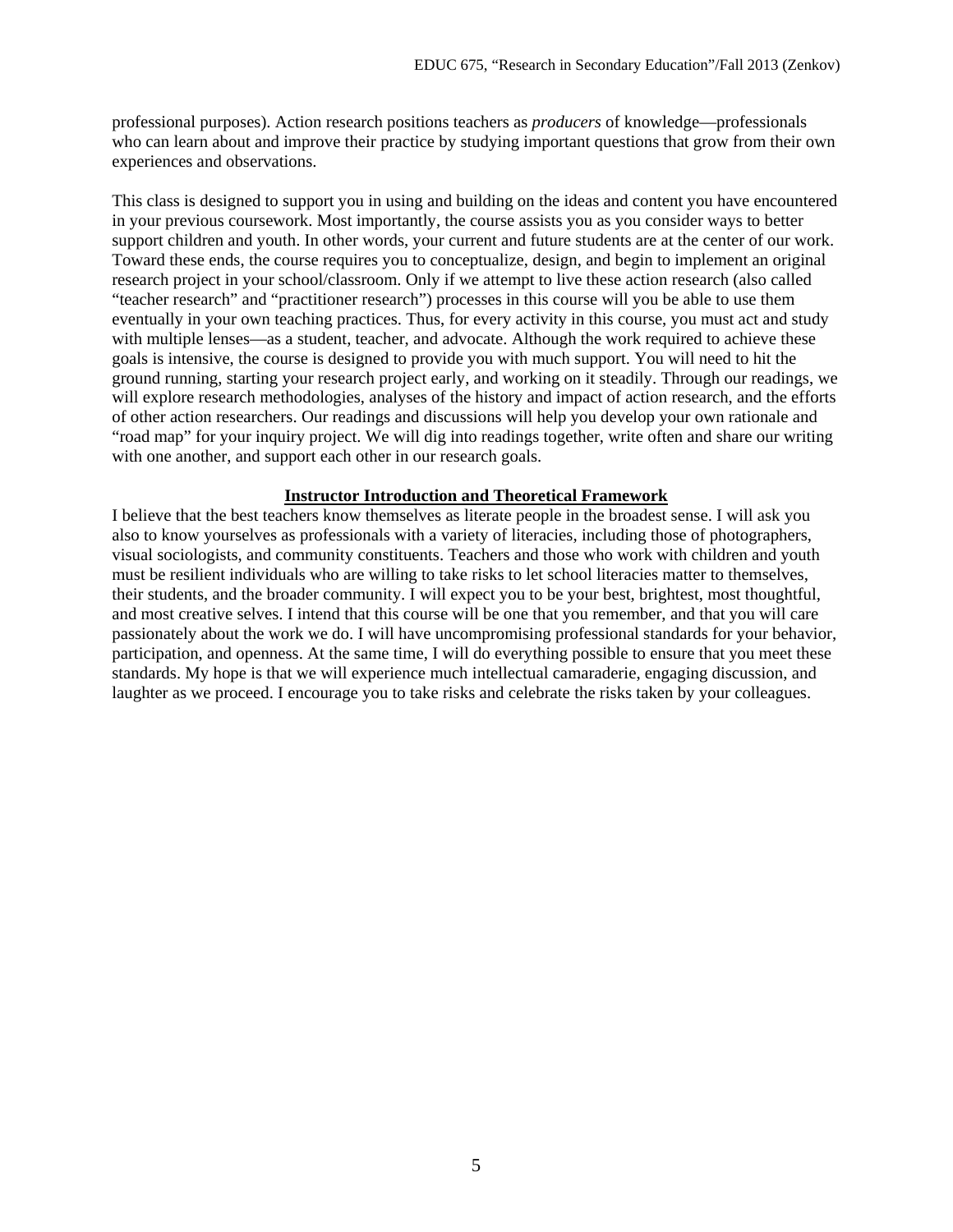I bring the perspectives of a veteran teacher and teacher educator, as well as the points of view of a community activist and artist. I approach all educational experiences with the goal of helping students to learn to be active, creative, "real world" members of a just society. It is important for us as educators to approach our teaching with a simultaneously critical and creative perspective: when we assess current teaching practices, we also begin to develop new ones. I offer an explicit critique of schooling: as a classroom teacher with more than fifteen years experience, an active scholar, and an advocate for children and youth and schools, playing a critical role is my right and responsibility. It is my hope that you will take on this same role. Perhaps most importantly to you, I have spent my school and university teaching career working across school and university settings with a wide range of children and youth, so I am confident that I will be able to support you in this class. Finally, much as you as university students must be concerned with your own development and others' assessments of your class efforts, I am committed to my growth as a teacher and teacher educator. I will ask for your support in my research as I study your inquiry processes and as I consider the prospect of authoring (or co-authoring with you) a book exploring how best to help early career teachers conduct action research.

I will ask you to think of the teaching strategies we use in class and that you plan to use as research interventions in your own classroom in three categories, which are framed by an assessment-driven, "backwards" design:

- 1) "Ways Out": What is the student's "way out" of the text or activity with which you are asking them to engage? That is, what artifacts and demonstrations will the student complete to exhibit her/his comprehension of the key ideas that they are encountering? How will you assess students' knowledge, skills, and attitudes? How will students demonstrate their retention of and relationship to the material?
- 2) "Ways In": What is the student's "way in" to this text or activity? That is, how are you approaching the student's natural interests in or motivations for this assignment? Think about how you might use the student's existing "literacies" to do this. What specific strategies will you use?
- 3) "Ways Through": What are students' "ways through" this text or activity? That is, what strategies and tools are you giving students to make sense of and understand the sources you are using with this assignment? How will students translate the material into their own terms?

## **GMU/CEHD Policies and Resources for Students**

George Mason University and the College of Education and Human Development expect that all students abide by the following:

**Professional Dispositions: Students are expected to exhibit professional behavior and dispositions** at all times. See **[gse.gmu.edu](https://by2prd0510.outlook.com/owa/redir.aspx?C=bcDR-1YfGkmHimyYOu6rz11TnIsCb9AIDGJvWB8bDF6IT0B_7egxPMSuoN_pb45uG3pVrbRPWgA.&URL=http%3a%2f%2fgse.gmu.edu%2f)** for a listing of these dispositions. The Virginia Department of Education and the National Council for Accreditation of Teacher Education promote standards of professional competence and dispositions. Dispositions are values, commitments, and professional ethics that influence behaviors toward students, families, colleagues, and all members of the learning community. The Graduate School of Education expects students, faculty, and staff to exhibit professional dispositions through a: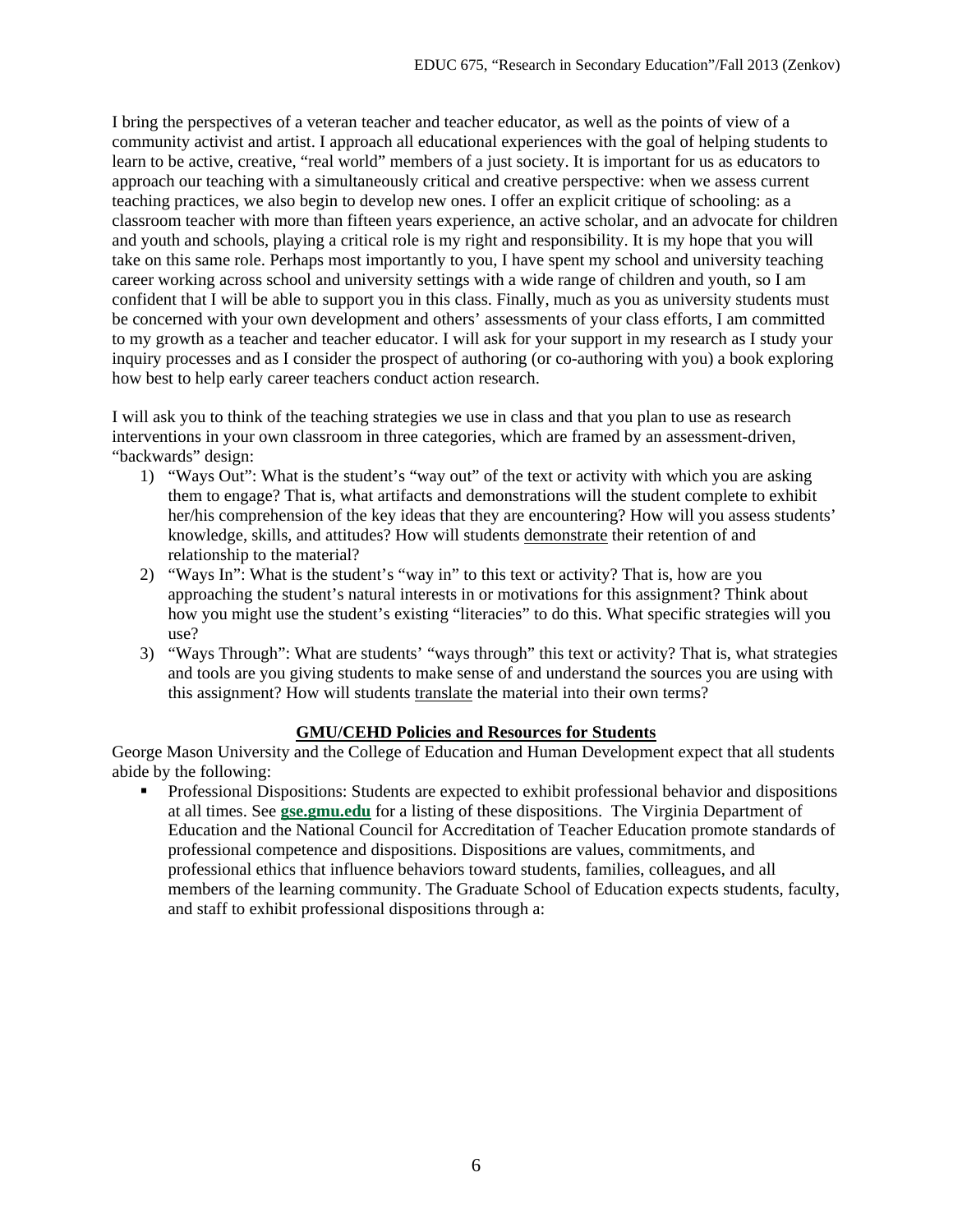- $\triangleright$  Commitment to the profession
	- Promoting exemplary practice
	- Excellence in teaching and learning
	- Advancing the profession
	- **Engagement in partnerships**
- $\triangleright$  Commitment to honoring professional ethical standards
	- **Fairness**
	- **Honesty**
	- $\blacksquare$  Integrity
	- **Trustworthiness**
	- **Confidentiality**
	- Respect for colleagues and students
- $\triangleright$  Commitment to key elements of professional practice
	- Belief that all individuals have the potential for growth and learning
	- **Persistence in helping individuals succeed**
	- **High standards**
	- Safe and supportive learning environments
	- Systematic planning
	- **Intrinsic motivation**
	- Reciprocal, active learning
	- Continuous, integrated assessment
	- Critical thinking
	- Thoughtful, responsive listening
	- Active, supportive interactions
	- **Technology-supported learning**
	- Research-based practice
	- Respect for diverse talents, abilities, and perspectives
	- Authentic and relevant learning
- $\triangleright$  Commitment to being a member of a learning community
	- Professional dialogue
	- Self-improvement
	- Collective improvement
	- Reflective practice
	- **Responsibility**
	- Flexibility
	- Collaboration
	- Continuous, lifelong learning
- $\triangleright$  Commitment to democratic values and social justice
	- Understanding systemic issues that prevent full participation
	- Awareness of practices that sustain unequal treatment or unequal voice
	- Advocate for practices that promote equity and access
	- Respects the opinions and dignity of others
	- Sensitive to community and cultural norms
	- Appreciates and integrates multiple perspectives
- Students must follow the guidelines of the George Mason University Honor Code.

See **<http://oai.gmu.edu/honor-code/>** for the full honor code. Please note that:

- $\triangleright$  "Plagiarism encompasses the following:
	- **Presenting as one's own the words, the work, or the opinions of someone else** without proper acknowledgment.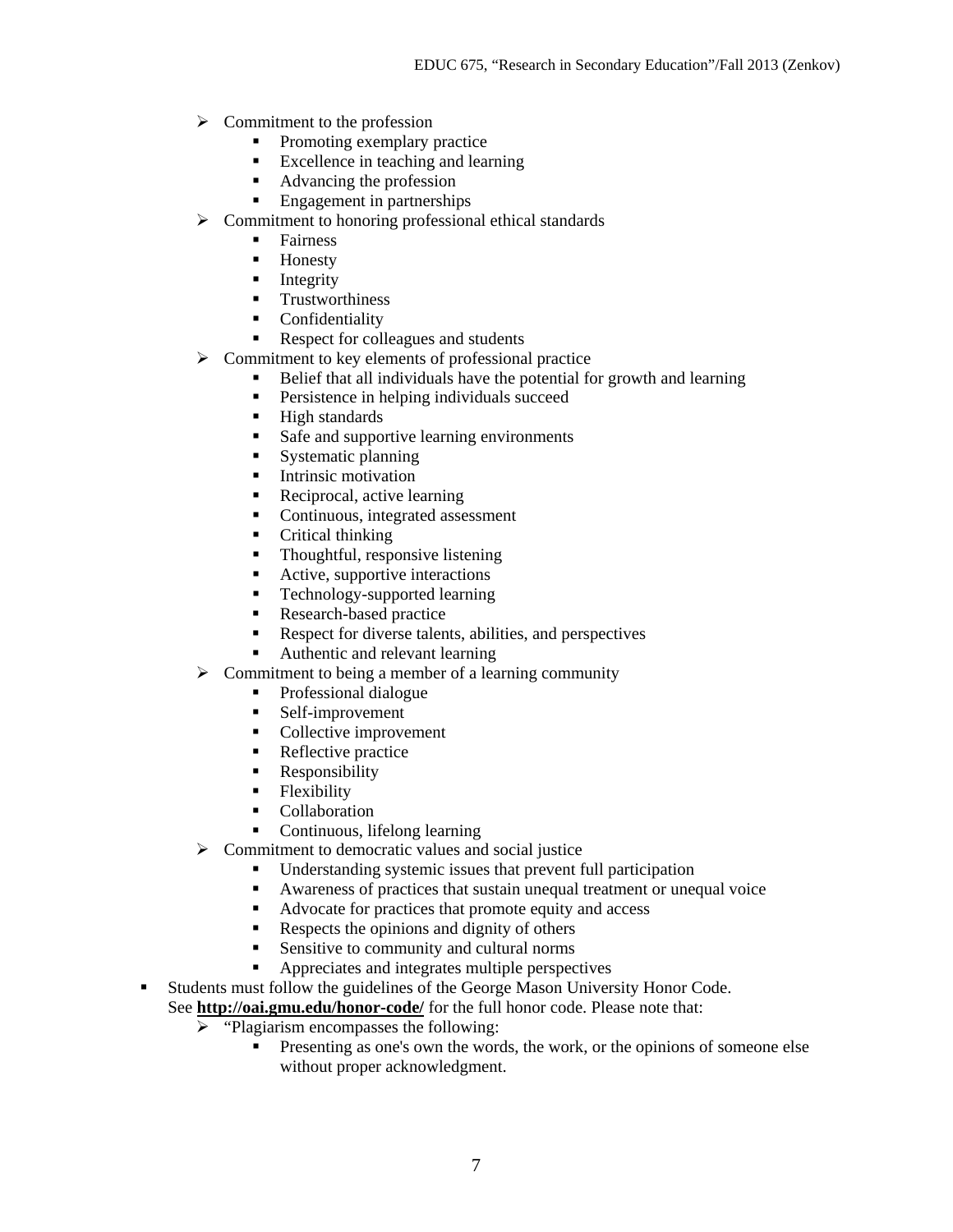- Borrowing the sequence of ideas, the arrangement of material, or the pattern of thought of someone else without proper acknowledgment." (from Mason Honor Code online at **[http://mason.gmu.edu/~montecin/plagiarism.htm](https://by2prd0510.outlook.com/owa/redir.aspx?C=bcDR-1YfGkmHimyYOu6rz11TnIsCb9AIDGJvWB8bDF6IT0B_7egxPMSuoN_pb45uG3pVrbRPWgA.&URL=http%3a%2f%2fmason.gmu.edu%2f%7emontecin%2fplagiarism.htm)**)
- $\triangleright$  Paraphrasing involves taking someone else's ideas and putting them in your own words. When you paraphrase, you need to cite the source using APA format.
- $\triangleright$  When material is copied word for word from a source, it is a direct quotation. You must use quotation marks (or block indent the text) and cite the source.
- Electronic tools (e.g., SafeAssign) may be used to detect plagiarism if necessary.
- $\triangleright$  Plagiarism and other forms of academic misconduct are treated seriously and may result in disciplinary actions.
- All students must follow the university policy for Responsible Use of Computing. See **[http://universitypolicy.gmu.edu/policies/responsible-use-of-computing/.](http://universitypolicy.gmu.edu/policies/responsible-use-of-computing/)**
- Students with disabilities who seek accommodations in a course must be registered with the Mason Office of Disability Services (ODS) and inform the instructor, in writing, at the beginning of the semester. [See **[http://ods.gmu.edu](http://ods.gmu.edu/)**].
- The George Mason University Counseling and Psychological Services (CAPS) staff consists of professional counseling and clinical psychologists, social workers, and counselors who offer a wide range of services (e.g., individual and group counseling, workshops and outreach programs) to enhance students' personal experience and academic performance [See [http://caps.gmu.edu/\]](http://caps.gmu.edu/).
- Students are responsible for the content of university communications sent to their George Mason University email account and are required to activate their account and check it regularly. All communication from the university, college, school, and program will be sent to students solely through their Mason email account.
- Students must follow the university policy stating that all sound emitting devices shall be turned off during class unless otherwise authorized by the instructor.
- The George Mason University Writing Center staff provides a variety of resources and services (e.g., tutoring, workshops, writing guides, handbooks) intended to support students as they work to construct and share knowledge through writing [See [http://writingcenter.gmu.edu/\]](http://writingcenter.gmu.edu/).
- For additional information on the College of Education and Human Development, Graduate School of Education, please visit our website: **<http://gse.gmu.edu/>**.

## **Emergency Notification**

The university utilizes a communication system to reach all students, faculty, and staff with emergency information (e.g., in case of severe weather). You can be sure that you are registered with the Mason Alert system by visiting **[https://alert.gmu.edu](https://alert.gmu.edu/)**. An emergency poster can also be found in each Mason classroom. Information about Mason emergency response plans can be found at **<http://cert.gmu.edu/>**.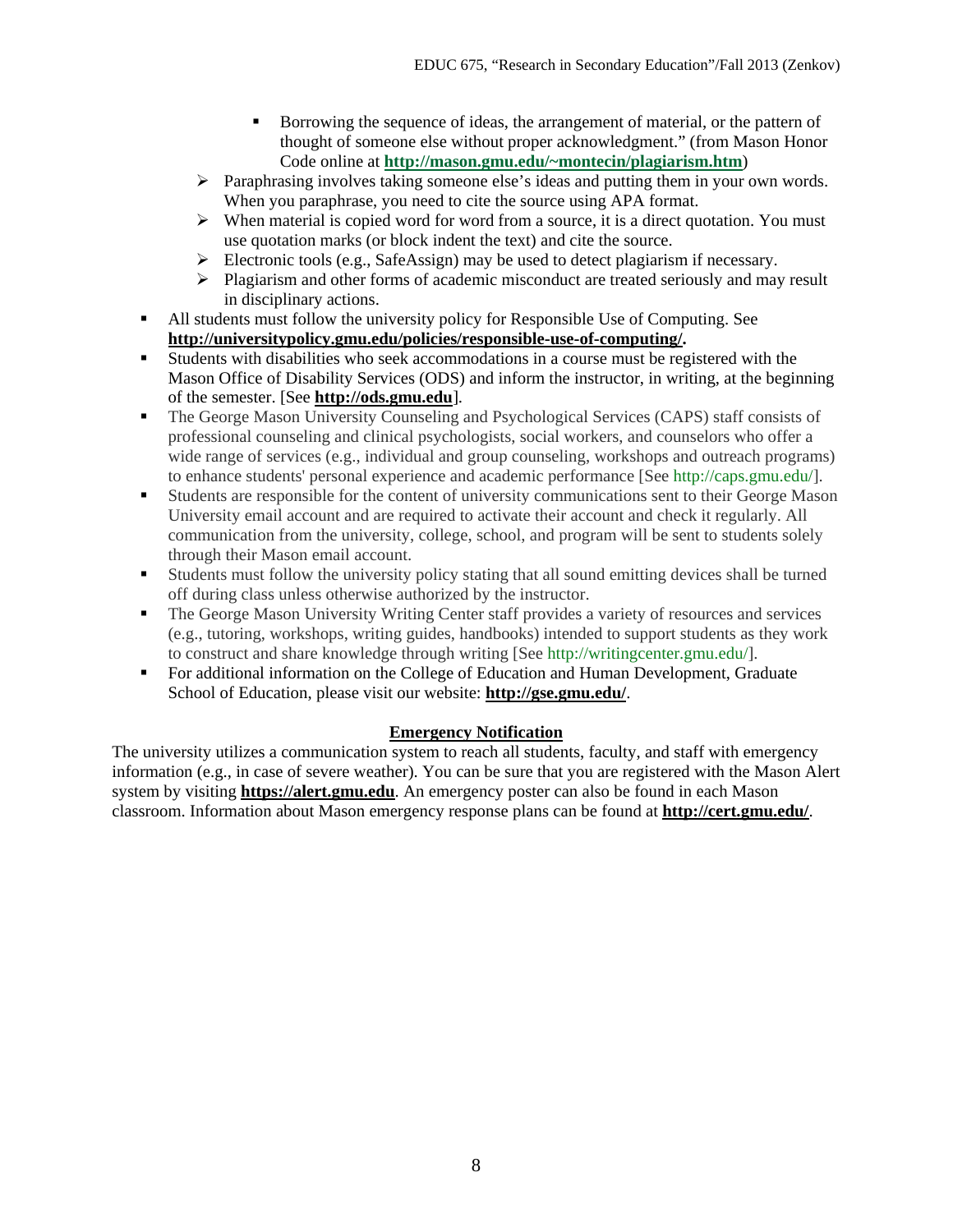#### **Human Subjects Research Review Process**

Any research or action research that will be publicly disseminated must have prior approval of the GMU Human Subjects Review Board (HSRB). Inquiry/action research that is used solely for the purpose of studying pedagogical aspects may be conducted without additional permission but cannot be disseminated. Detailed information on what is involved in submitting a proposal to the Review Board is available from the following web site: **<http://oria.gmu.edu/>**

#### **Required Texts and Materials**

- Golobic, J. (2012). *Engage with Reading and Writing: Strategies for High School Literacy Students.*  Unpublished masters action research project. Note: This paper will be provided electronically.
- Hahne, C. (2012). *Confidence + Good Grades = Success!: Defining and Promoting Student Success in Mathematics Through the Use of Self-Monitoring and Progress Tracking*. Unpublished masters action research project. Note: This paper will be provided electronically.
- Hannon, S. (2012). *Expanding our Literacies: Reading and Writing Strategies in the Classroom.* Unpublished masters action research project. Note: This paper will be provided electronically.
- Lancia, A. (2013). *Electronic Portfolios: 21st Century Assessment Tools for Early Childhood Learners.* Unpublished masters action research project. Note: This paper will be provided electronically.
- Leathart, S. (2012). *A Slice of Pizza: The Use of Authentic Contexts in a High School Biology Class.* Unpublished masters action research project. Note: This paper will be provided electronically.
- Long, L. (2013). *Mathematical Proficiency Through Problem-Solving.* Unpublished masters action research project. Note: This paper will be provided electronically.
- McCusker, D. (2013). *Using Movement to Explicitly Teach Vocabulary to First Grade English Language Learners.* Unpublished masters action research project. Note: This paper will be provided electronically.
- Mills, G.E. (2013). *Action research: A guide for the teacher researcher* (5th ed.). Upper Saddle River, NJ: Pearson Education/Merrill Prentice Hall. ISBN: 9780132887762.
- Peckenham, E. (2013). *"I Know That I'm Use Water for Somethink": A Study of Self-Assessment in a Third Grade Science Classroom.* Unpublished masters action research project. Note: This paper will be provided electronically.
- Sharp, R. (2012). *Learn with your friends: Literature circles with English Language Learners in Africa*. Unpublished masters action research project. Note: This paper will be provided electronically.
- Stone, K. (2013). *The "Art" of Mother Tongue Inclusion: Its Effect On Achievement, Self-Esteem and Identity.* Unpublished masters action research project. Note: This paper will be provided electronically.
- Townsend, S. (2013). *ANOTHER Homework Assignment? Increasing Homework Motivation in the Middle School Classroom.* Unpublished masters action research project. Note: This paper will be provided electronically.
- Vranas, J. (2013). *Combating the "Bueller Effect:" A Study of the Effects of Homogeneous Ability Grouping on Confidence and Participation.* Unpublished masters action research project. Note: This paper will be provided electronically.
- Walsleben, K. (2012). *Student-Teacher Relationships and Their Effect on Student Engagement and Achievement.* Unpublished masters action research project. Note: This paper will be provided electronically.
- Zenkov, K. & Harmon, J. (2009). Picturing a writing process: Using photovoice to learn how to teach writing to urban youth. *Journal of Adolescent and Adult Literacy, 52*(7), 575-584*.* Note: This article will be provided electronically.

Additional readings available online and/or in class; we may substitute other teacher research projects for those listed above, but these will also be provided electronically and free-of-charge. You will also need access to a digital camera and a computer (with web, email, and printing privileges).

#### **Recommended Texts**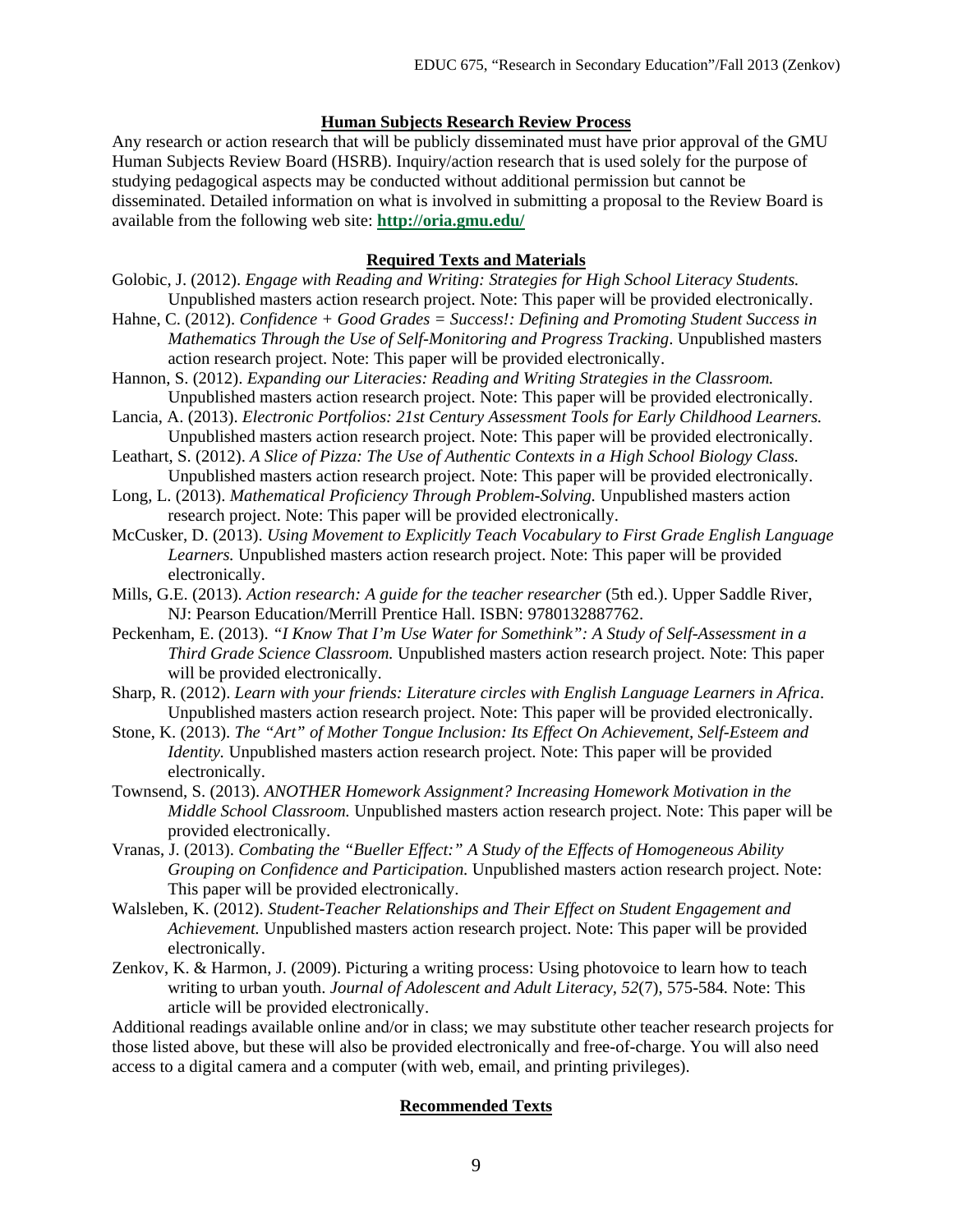- American Psychological Association (2009). *Publication manual (6th Ed.)*. Washington, DC: American Psychological Association.
- *Note: APA guidelines are available online at http://owl.english.purdue.edu/owl/resource/560/01/*

#### **Resources**

#### *Articles and Books*

- Arhar, J., Holly, M. & Kasten, W. (2001). *Action research for teachers: Traveling the yellow brick road*. Upper Saddle River, New Jersey: Merrill Prentice Hall.
- Bell, J. (1993). *Doing your research project: A guide for first-time researchers in education and social science.* Buckingham, England: Open University Press.
- Biancarosa, G. & Snow, C.E. (2004). *Reading next—A vision for action and research in middle and high school literacy: A report from the Carnegie Corporation of New York*. Washington, DC: Alliance for Excellent Education, 12.
- Burnaford, G., Fischer, F. & Hobson, D. (1996). *Teachers doing research: Practical possibilities.* Mahwah, NJ: Lawrence Erlbaum Associates.
- Carlisle, L.R., Jackson, B. & George, A. (2006). Principles of social justice education: The social justice education in schools project. *Equity & Excellence in Education 39,* 55-64.
- Children's Defense Fund. (2008). *The state of America's children yearbook*. Available: [www.childrensdefense.org/ac2001/Acol.ASP](http://www.childrensdefense.org/ac2001/Acol.ASP)**.**
- Chiseri-Strater, E. & Sunstein, B. (2006). *What works? A practical guide for teacher research.*  Heinemann. Note: Intro and sample chapter can be found at http://books.heinemann.com/shared/onlineresources/E00713/chapter9.pdf and ordered online at<http://books.heinemann.com/products/E00713.aspx>**.**
- Cochran-Smith, M., Lytle, S.L (1999). The teacher research movement: A decade later. *Educational Researcher, 28*(7), 15-25.
- Costa, A. and Kallick, B. (1993). Through the lens of a critical friend. *Educational Leadership, 51*(2), 49- 51.
- Cook-Sather, A. (2009). *Learning from the student's perspective*: *A methods sourcebook for effective teaching.* Boulder, CO: Paradigm Publishers.
- Courtland, M.C., & Gambell, T.J. (1994)*. Curriculum Planning in the Language Arts K-12: A Holistic Perspective*. North York, Ontario: Captus Press.
- Duncan-Andrade, J. (2005). Toward teacher development for the urban in urban teaching. *Teaching Education, 15*, 339-350.
- Ewald, W. (2001). *I wanna take me a picture: Teaching photography and writing to children*. Boston: Center for Documentary Studies/Beacon.
- Falk, B. & Blumenreich, M. (2005). *The power of questions: A guide to teacher and student research.*  Portsmouth, NH: Heinemann.
- Freeman, D. (1998). *Doing teacher research: From inquiry to understanding*. Toronto, Canada: Heinle & Heinle Publishers.
- Goodnough, K. (2001). Teacher development through action research. *Action in teacher education, 23*(1), 37-46.
- Greely, K. (2000). *Why fly that way?: Living community and academic achievement.* NY: Teachers College.
- Hanks, R.S. & Ponzetti, J.J. (2004). Family studies and intergenerational studies: Intersections and opportunities. *Journal of Intergenerational Relationships, 2*(3/4), 5-22.
- Herrell, A. & Jordan, M. (2007). *Fifty strategies for training English language learners*. Upper Saddle River, NJ: Pearson/Merrill/Prentice Hall.
- Hopkins, D. (1993). *A teacher's guide to classroom research.* Buckingham, England: Open University Press.
- Hubbard, R. & Power, B. (1999). *Living the questions: A guide for teacher researchers.* NY: Stenhouse Publishers.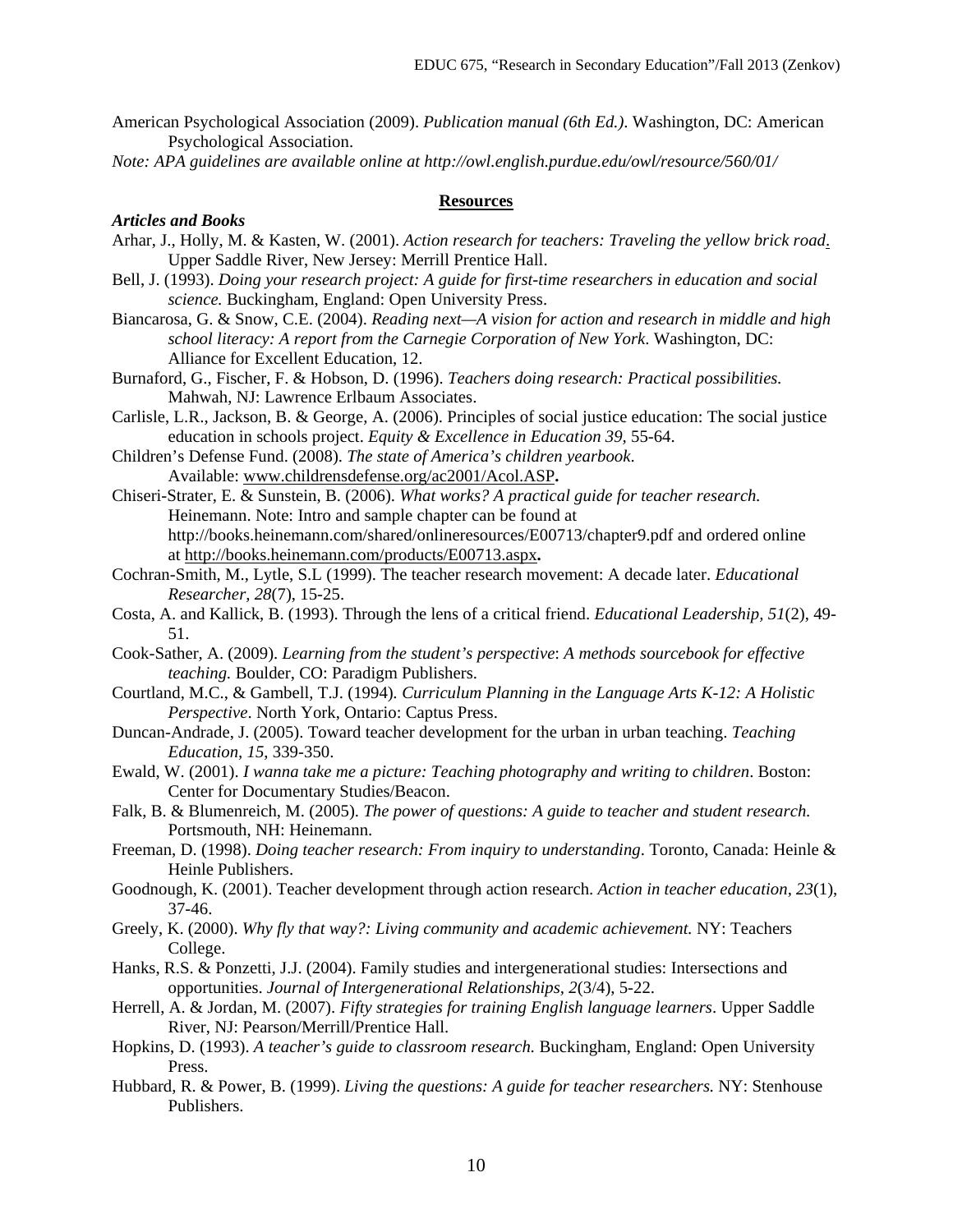- Jones, S. (2006). *Girls, social class, and literacy: What teachers can do to make a difference*. Portsmouth, NH: Heinemann.
- Kagan, D.M. (1993). *Laura and Jim and what they taught me about the gap between educational theory and practice.* NY. State University of New York Press.
- Kosnik, C., Beck, C., Freese, A.R., & Samaras, A.P. (Eds.), (2006). *Making a difference in teacher education through self-study: Studies of personal, professional, and program renewal*. Dordrecht, The Netherlands: Springer.
- Ladson-Billings, G. (2006). From the achievement gap to the education debt: Understanding achievement in US schools. *Educational Research, 35*(7), 3-12.
- Leedy, P.D., and Ormrod, J.E. (2001). *Practical research: Planning and design.* Upper Saddle River, NJ: Merrill.
- Lucas, T. & Villegas, A.M. (2003). *Educating culturally responsive teachers: A coherent approach*. Albany, NY: State University of New York Press.
- Macintyre, C. (2000). *The art of action research in the classroom.* London: David Fulton Publishers.
- MacLean, M. & Mohr, M. (1999). *Teacher-researchers at work.* Berkeley, CA: National Writing Project.
- Mahiri, J. (Ed). (2004). *What they don't learn in school: Literacy in the lives of urban youth*. New York: Peter Lang.
- Marquez-Zenkov, K. (2007). Through city students' eyes: Urban students' beliefs about school's purposes, supports, and impediments. *Visual Studies, 22*(2), 138-154.
- Marquez-Zenkov, K., & Harmon, J.A. (2007). "Seeing" English in the city: Using photography to understand students' literacy relationships. *English Journal, 96*(6), 24-30.
- Marzano, R., Pickering, D., & Pollock, J. (2004). *Classroom instruction that works: Research-based strategies for increasing student achievement.* Prentice Hall.
- McNiff, J., Lomax, P., & Whitehead, J. (2003). The main features of action research process. In *You and your action research project.* London and NY: RoutledgeFalmer.
- Mertler, C.A. & Charles, C.M. (2011). *Introduction to educational research* (7th ed.). Boston: Pearson/Allyn & Bacon. ISBN: 013701344-2.
- Mitra, D. (2007). Student voice in school reform: From listening to leadership. In D. Thiessen & A. Cook-Sather (Eds.), *International handbook of student experience in elementary and secondary school*. Dordrecht, The Netherlands: Springer Publishers.
- Moje, E.B., & Hinchman, K. (2004). Culturally responsive practices for youth literacy learning. In J. Dole & T. Jetton (Eds.), *Adolescent literacy research and practice* (pp. 331-350). New York: Guilford Press.
- Moje, E.B. (2008). The complex world of adolescent literacy: Myths, motivations, and mysteries. *Harvard Educational Review*, Spring 2008, 107-154.
- Morrell, E. and Duncan-Andrade, J. (2006). Popular culture and critical media pedagogy in secondary literacy classrooms. *International Journal of Learning, 12*, 2005/2006.
- Morrell, E. (2007). *Critical literacy and urban youth: Pedagogies of access, dissent, and liberation*. New York: Routledge.
- Myers, E. & Rust, F. (2003). *Taking action with teacher research*. Heinemann.
- Nieto, S. (2003). *What keeps teachers going?* New York: Teachers College Press.
- Oakes, J. & Lipton, M. (2003). *Teaching to change the world, 2nd ed.* Boston: McGraw Hill.
- Raggl, A. & Schratz, M. (2004). Using visuals to release pupil's voices: Emotional pathways to enhancing thinking and reflecting on learning. In C. Pole (Ed.), *Seeing is believing? Approaches to visual research (Volume 7)*. New York, NY: Elsevier.
- Richardson, L. (1998). Writing: A method of inquiry. In N. Denzin & Y. Lincoln (Eds.). *Strategies of qualitative inquiry* (volume 2). Thousand Oaks: Sage.
- Rodgers, C. (2006). Attending to student voice: The role of descriptive feedback in learning and teaching. *Curriculum Inquiry, 36*(2), 209-237.
- Rogers, R., et al. (2005). Professional development for social transformation: The literacy for social justice research group. *Language Arts, 82*(5), 347-358.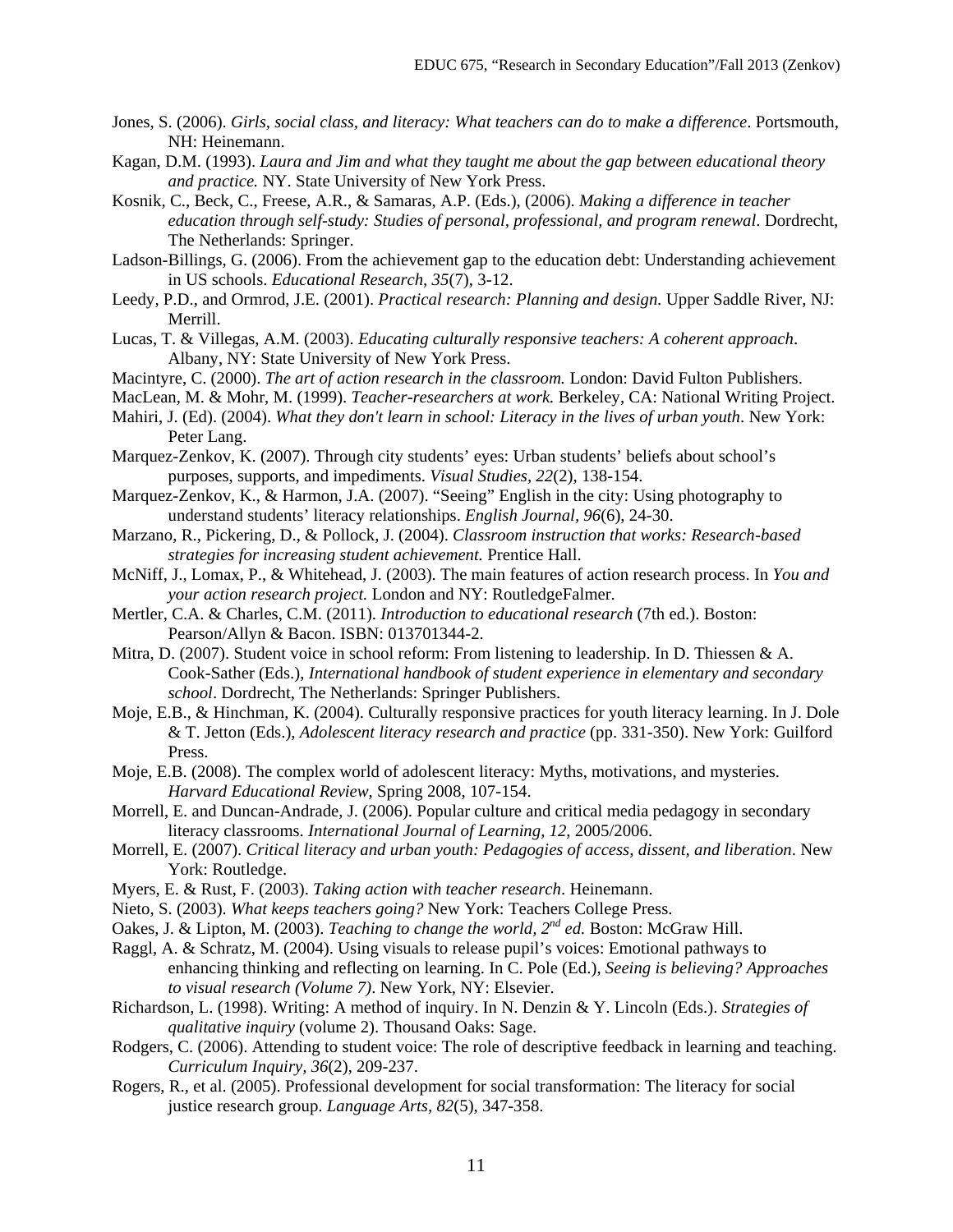- Sagor, R. (1993). *How to conduct collaborative action research.* Alexandria, VA: Association for Supervision and Curriculum Development.
- Samaras, A. P. (2011). *Self-study teacher research: Improving your practice through collaborative inquiry.* Thousand Oaks, CA: Sage.
- Samaras, A. P., & Freese, A. R. (2006). *Self-study of teaching practices primer.* New York, NY: Peter Lang.
- Samaras, A. P., Freese, A. R., Kosnik, C., & Beck, C. (Eds.) (2008). *Learning communities in practice.*  The Netherlands: Springer Press.
- Seidman, I. (1998). *Interviewing as qualitative research: A guide for researchers in education and the social sciences.* New York: Teachers College Press.
- Singer, Jessica. (2006). *Stirring up justice: Writing and reading to change the world*. Portsmouth, NH: Heinemann. ISBN: 0325007470
- Street, B. (2003). What's "new" in New Literacy Studies? Critical approaches to literacy in theory and practice. *Current Issues in Comparative Education, 5*(2), pp. 1-14.
- Teel, K., & Obidah, J. (Eds.). (2008). *Building racial and cultural competence in the classroom: Strategies from urban educators*. New York: Teachers College Press.
- Temple, C., Ogle, D., Crawford, A., Frepon, P. (2008): *All children read: Teaching for literacy in today's diverse classrooms*. Upper Saddle River, NJ: Pearson/Allyn & Bacon.
- Thomas, R. M. (2005). *Teachers doing research: An introductory guidebook.* Boston: Pearson/Allyn & Bacon.
- Van Horn, L. (2008). *Reading photographs to write with meaning and purpose, grades 4–12*. Newark, DE: International Reading Association.
- Villegas, A. & Lucas, T. (2007). The culturally responsive teacher. *Educational Leadership. 64*(6), 28-33.
- Whitford, B. L. & Wood, D.R. (2010). *Teachers learning in community: Realities and possibilities*. Albany, NY: SUNY.
- Yonezawa, S., & Jones, M. (2007). Using student voices to inform and evaluate secondary school reform. In D. Thiessen & A. Cook-Sather (Eds.), *International handbook of student experience in elementary and secondary school* (pp. 681-710). The Netherlands: Springer Publishers.
- Zenkov, K., Harmon, J., van Lier, P., & Marquez, M. (2008). Picture this: Seeing diverse city students' ideas about schools' purposes, impediments, and supports. *Multicultural Perspectives*.

#### *Qualitative Analysis*

- Bogdan, R. C., & Biklen, S. K. (1992). *Qualitative research for education: An introduction to theory and methods*. Boston, MA: Allyn & Bacon.
- Czaja, R., & Blair, J. (1996). *Designing surveys: A guide to decisions and procedures.* Thousand Oaks, CA: Pine Forge Press.
- Maxwell, J.A. (2005). *Qualitative research design: An interactive approach (2nd Edition).* Thousand Oaks, CA: Sage.
- Miles, M. B., & Huberman, A. M. (1994). *Qualitative data analysis*. Thousand Oaks, CA: Sage.
- Patton, M. Q. (1990). *Qualitative evaluation and research methods (2nd Edition)*. Thousand Oaks, CA: Sage.
- Strauss, A., & Corbin, J. (1990). *Basics of qualitative research: Grounded theory procedures and techniques*. Newbury Park, CA: Sage.

#### *Quantitative Analysis and Statistics*

Bartz, A. E. (1999). *Basic statistical concepts (4th ed)*. Upper Saddle River, NJ: Merrill.

- Cronk, B. C. (2002). *How to use SPSS: A step-by-step guide to analysis and interpretation (2nd ed).* Los Angeles, CA: Pyrczak Publishing.
- Jaeger, R. M. (1993). *Statistics: A spectator sport (Second Edition).* Newbury Park, CA: Sage.
- Rovessi, C., & Carroll, D. J. (2002). *Statistics made simple for school leaders.* Lanham, MD: Scarecrow Press.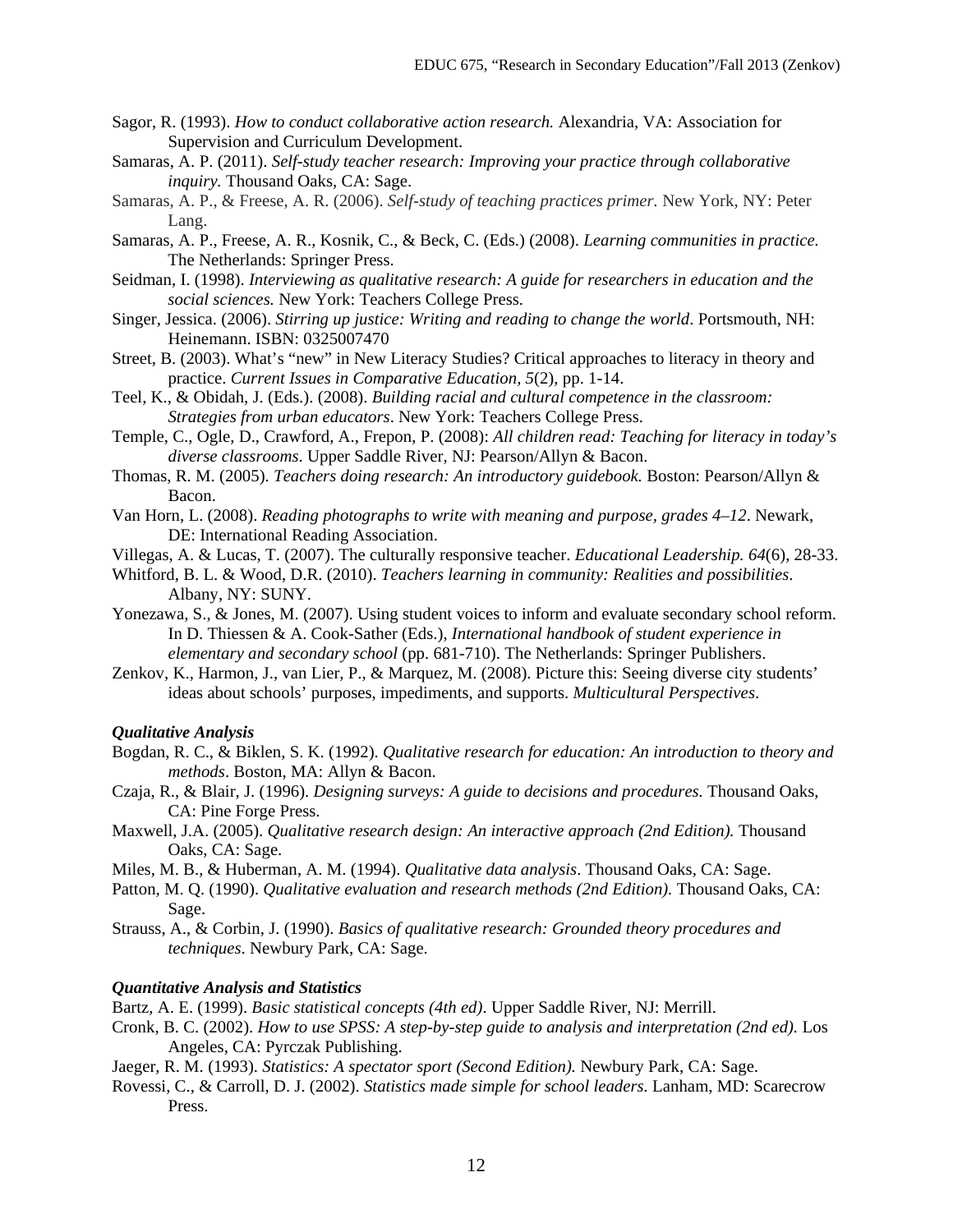Salkind, N. (2000). *Statistics for people who think they hate statistics.* Thousand Oaks, CA: Sage.

## *Research and Writing*

Booth, W.C., Colomb, G.G., & Williams, J.M. (1995). *The craft of research*. Chicago, IL: The University of Chicago.

Dahl, K.K. (1992). *Teacher as writer: Entering the professional conversation.* Urbana, IL: NCTE.

## *General Websites*

- George Mason University Library: **<http://library.gmu.edu/>**
- What Kids Can Do: **[www.whatkidscando.org](http://www.whatkidscando.org/)**
- Through Students' Eyes: **[www.throughstudentseyes.org](http://www.throughstudentseyes.org/)**
- International Visual Sociology Association (IVSA): **[www.visualsociology.org](http://www.visualsociology.org/)**

## *Action/Teacher Research/Research Websites*

- [http://gse.gmu.edu/research/tr/tr\\_action/](http://gse.gmu.edu/research/tr/tr_action/) (GMU teacher research site)
- <http://www.accessexcellence.org/LC/TL/AR/> (teacher research site)
- <http://www.standards.dfes.gov.uk/ntrp/> (UK teacher research site)
- <http://www.teacherresearch.net/> (international teacher research site)
- <http://www.gmu.edu/departments/english/composition/wits/research/index.html>
- http://library.gmu.edu/mudge/Dox/basics.html

## *Data Collection Tools*

- Go to Googledocs, then "spreadsheets" to create survey
- Survey Monkey: http://www.surveymonkey.com/home.asp

### *National Reports and Test Reporting Centers*

- A Nation at Risk: http://www.ed.gov/pubs/NatAtRisk/risk.html
- The Nation's Report Card/National Assessment of Educational Progress: http://nces.ed.gov/nationsreportcard/
- National Center for Educational Statistics: http://nces.ed.gov/help/sitemap.asp
- TIMSS and PIRLS (The International Math and Science Study and International Literacy Study): http://www.timss.org/
- Best Evidence/School Reform Reports/School Models (Johns Hopkins University): http://www.bestevidence.org/index.htm

## *Virginia State Standards*

- Virginia Department of Education: http://www.pen.k12.va.us/
- State of Virginia, SOL Resources: http://www.pen.k12.va.us/VDOE/Instruction/sol.html
- State of Virginia Standards of Learning Test Information: http://www.pen.k12.va.us/VDOE/src/SOLassessments.shtml

#### **Course Requirements**

#### *General*

All assignments should be turned in on the due date indicated in the schedule below via email. The submission deadline for assignments is Sunday midnight (US eastern standard time) each week. All projects must be typed, in 12-point font, with one-inch margins, double-spaced, in Times New Roman font, and follow APA guidelines. Writing quality (including mechanics, organization, and content) is figured into the overall points for each writing assignment, so please proofread carefully. Late papers and projects will not be accepted without penalty, excepting extraordinary circumstances. I am happy to clarify and lend assistance on projects and assignments, but please contact me within a reasonable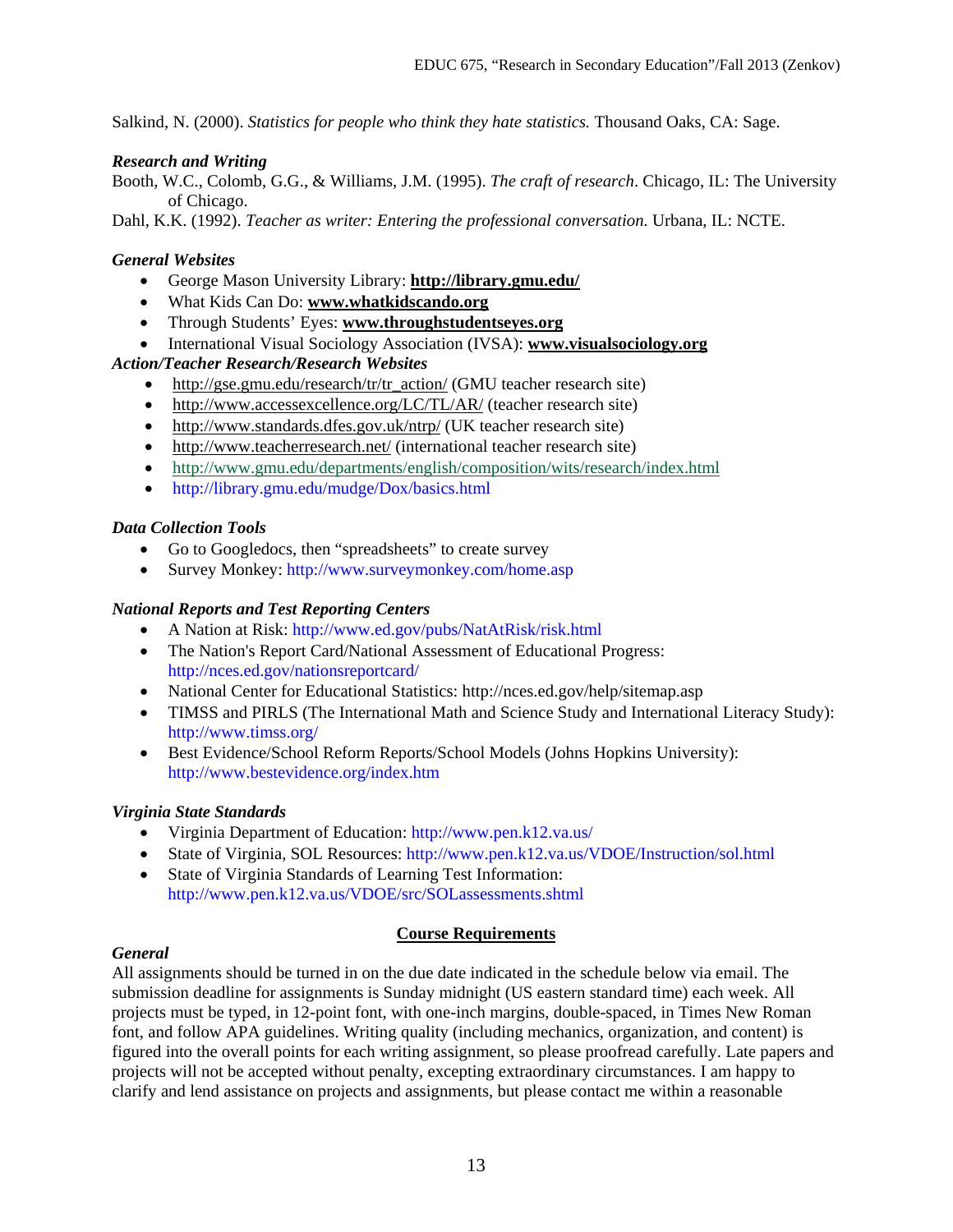timeframe. Please title each assignment with your last name, the name of the project/assignment, and the date you are submitting it (e.g., Smith\_Literature\_Review\_Draft\_9-1-12). *Note: I reserve the right to add, alter, or omit any assignment as necessary during the course of the semester.*

#### *Attendance, Participation, and Discussion Facilitation (15 points)*

Students are expected to attend *all* class periods of courses for which they register. Class participation both in online and face-to-face settings—is important not only to the individual student, but to the class as whole. Class participation is a factor in grading; instructors may use absences, tardiness, or early departures as de facto evidence of non-participation and as a result lower the grade. Participants are expected to read the assigned materials, complete online activities including pre-session Blackboard assignments, arrive promptly, attend all class meetings for the entire session, and participate in online and face-to-face class discussions. It is your responsibility to offer insights, questions, comments, and concerns from the readings; I suggest that you keep a reading log that includes both notes on and reactions to each reading. This log could also contain the field notes that you will take on your classroom as you complete your research project. If, due to an emergency, you will not be able to participate during a given week of class, please contact me as soon as possible and certainly prior to any face-to-face class time; it's best to do so via my email or my mobile phone (216.470.2384). Students are responsible for obtaining information given during class discussions despite attendance. Demonstration of positive and collaborative professional dispositions toward colleagues during peer review, along with a willingness to accept constructive criticism, is a course expectation.

By virtue of agreeing to work together in this course we instantly formed a new community. This community will be rooted in mutual respect and shared responsibility; these foundations translate into consistent and punctual attendance and active participation in all class activities. My goal is to develop a comfortable online and face-to-face classroom community where risk-taking is encouraged; we can only grow through such open-heartedness. Your attendance, thoughtfulness, clarity, and active sharing of responsibility for our classroom community will affect your grade. It is your responsibility to share and respond with insights, questions, comments, concerns, artifacts, and images from the readings and your teaching and research experiences. Absences and tardies—in both online and campus class sessions—will impact your grade. Two tardies are equal to one absence, and missing 30% or more of class sessions will result in automatic course failure. Please turn off all mobile phones, computers, and pagers when you participate in our class.

You will have the chance to work with "critical friends" across the semester as you draft and craft your teacher research project. A critical friend is first of all a colleague whom you trust personally and professionally. S/he is also someone who is kind but courageous about asking provocative questions about your work and your perspective. In our course, a significant amount of in- and out-of-class time will be spent in our critical friends groups, and I will offer you tools to use to support the creation and revision of each section of your teacher research reports. These activities will require that you follow the outlined procedures quite closely—not religiously or without modification—but trusting the critical friends process and your peers. Let's keep in mind that critical friends intend not just to know their own work but to understand the contexts, circumstances, and settings of their peers' efforts. Let us also be advocates for each others' critical reflections on our teaching practices. We will establish non-negotiables for our work as a class and for each of our critical friends groups.

As well, working in small groups (3-4), participants will serve as the discussion facilitators for an approximate 30-minute conversation related to the readings in a given week. Please find and implement a discussion facilitation strategy that you think would be useful among a group of teachers, paying attention to the topics in the given readings—both the textbook reading and the sample teacher research projects for this week. Please provide sufficient copies for all members of our class of a one-page summary of the discussion strategy you have used. Your ultimate goal is to help us make sense of the information in the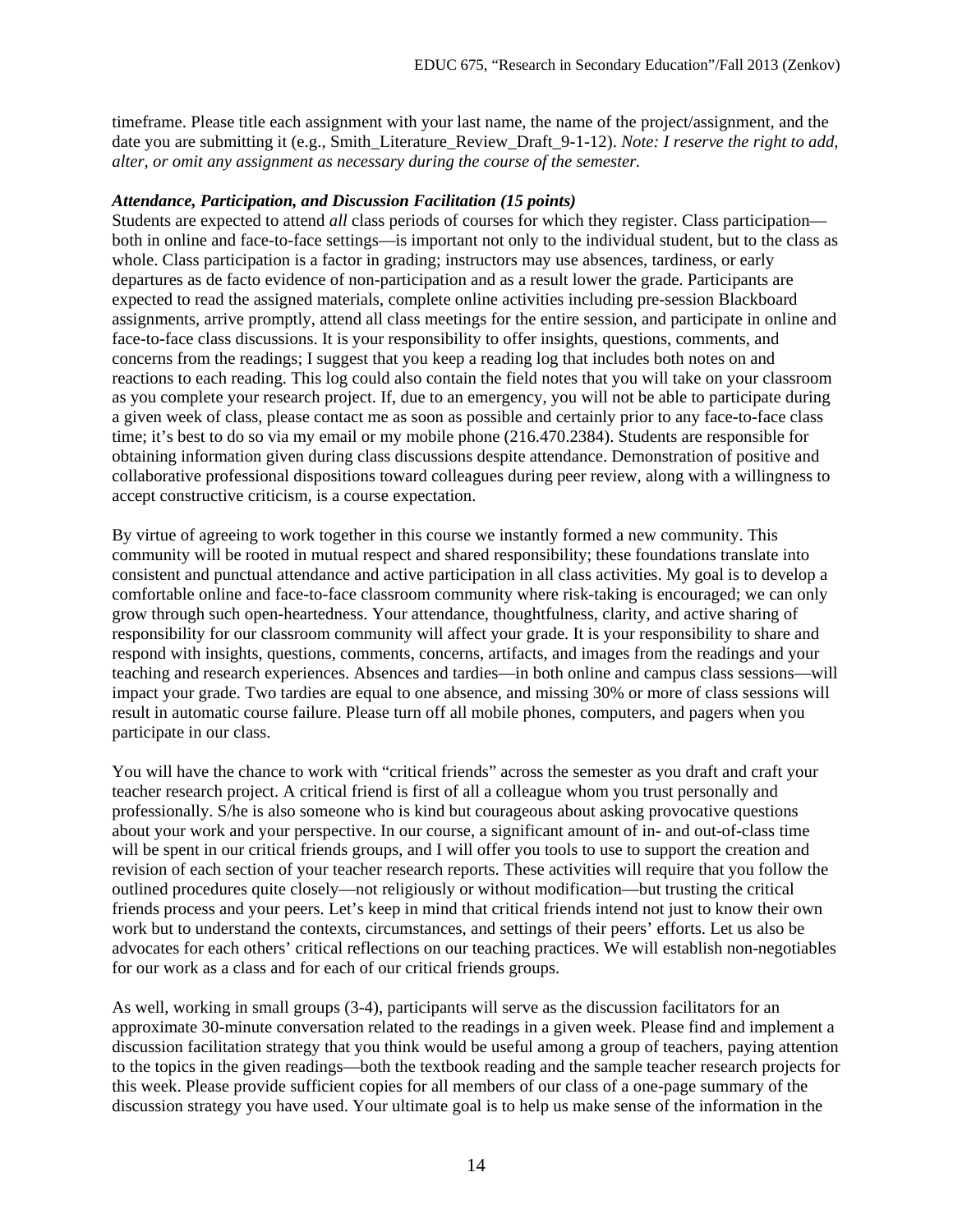week's reading and their relevance to our own teaching, researching, and professional development practices.

*Note: Class participation (and Blackboard Discussion Board participation) may include development of an action research proposal and a tentative project timeline, completion of a weekly researcher log, drafting of weekly exit notes after our class sessions, and/or the completion of "analytic memos."*

### *Blackboard Participation and Assignments (10 points)*

Participants are expected to log onto Blackboard at least three times weekly. The Blackboard URL is **<https://mymasonportal.gmu.edu/webapps/portal/frameset.jsp>**. Each member of our class will be responsible for contributing at least one posting to each discussion, accompanied by one image/artifact that is related to the ideas and/or events described in your posting. Each class member will also be required to respond to at least three peers each week, two of whom will be scheduled on a rotating basis and at least one other of your choosing. Please post contributions by the end of the week in which the topic is discussed. Discussion postings should be thorough and thoughtful. Just posting an "I agree/disagree with your comment" or "I think the same" to someone else's thoughts is not considered adequate. *Note: Access to the Internet to search for resources and to engage in online course related activity is required approximately three times per week.* 

1) Assignment #1 (due Sept  $2^{\frac{nd}{2}}$ )

Post a brief biographical sketch introducing yourself to the class. Attach a photo of yourself, preferably a close-up of you in your work environment. Then, choose and respond to two of the following questions on the Discussion Board and upload one accompanying image or artifact that relates to the ideas or experiences you describe:

- As you understand it, what is the scientific method and what is its purpose?
- When you hear the term "education research" what do you think?
- What has your experience been in reading education research studies, reports or articles? How have they been beneficial?
- Have you conducted or taken part in a research project or study? If so, please describe the experience, including your role.
- 2) Assignment #2 (due Sept  $9<sup>th</sup>$ )

Please respond to BOTH of the following questions on the Discussion Board, then upload an image/artifact that relates to the ideas/experiences you describe:

- What teaching problem/issue would you like to make your area of focus? Why?
- Action research is often criticized because the outcomes are not generalizable. How might you respond to this concern in defending action research as a viable research method?
- 3) Assignment #3 (due Sept  $16<sup>th</sup>$ )

On pp. 69-70 Mills lists the nine steps in the "Action Research Plan." Please prepare the following first three steps and upload them to the Assignments section on Bb, then upload an image/artifact that relates to the ideas or experiences you describe:

- i) Write an area-of-focus statement
- ii) Define the variables
- iii) Develop research questions
- 4) Assignment #4 (due Sept  $23<sup>rd</sup>$ )

Please respond to ONE of the following questions on the Discussion Board, then upload an image/artifact that relates to the ideas/experiences you describe:

- What steps will you take to insure that your study has met all ethical challenges?
- What is your school's ethics policy regarding the collection of data from students? 5) Assignment #5 (due Sept  $30<sup>th</sup>$ )

Please respond to ONE of the following items on the Discussion Board, then upload an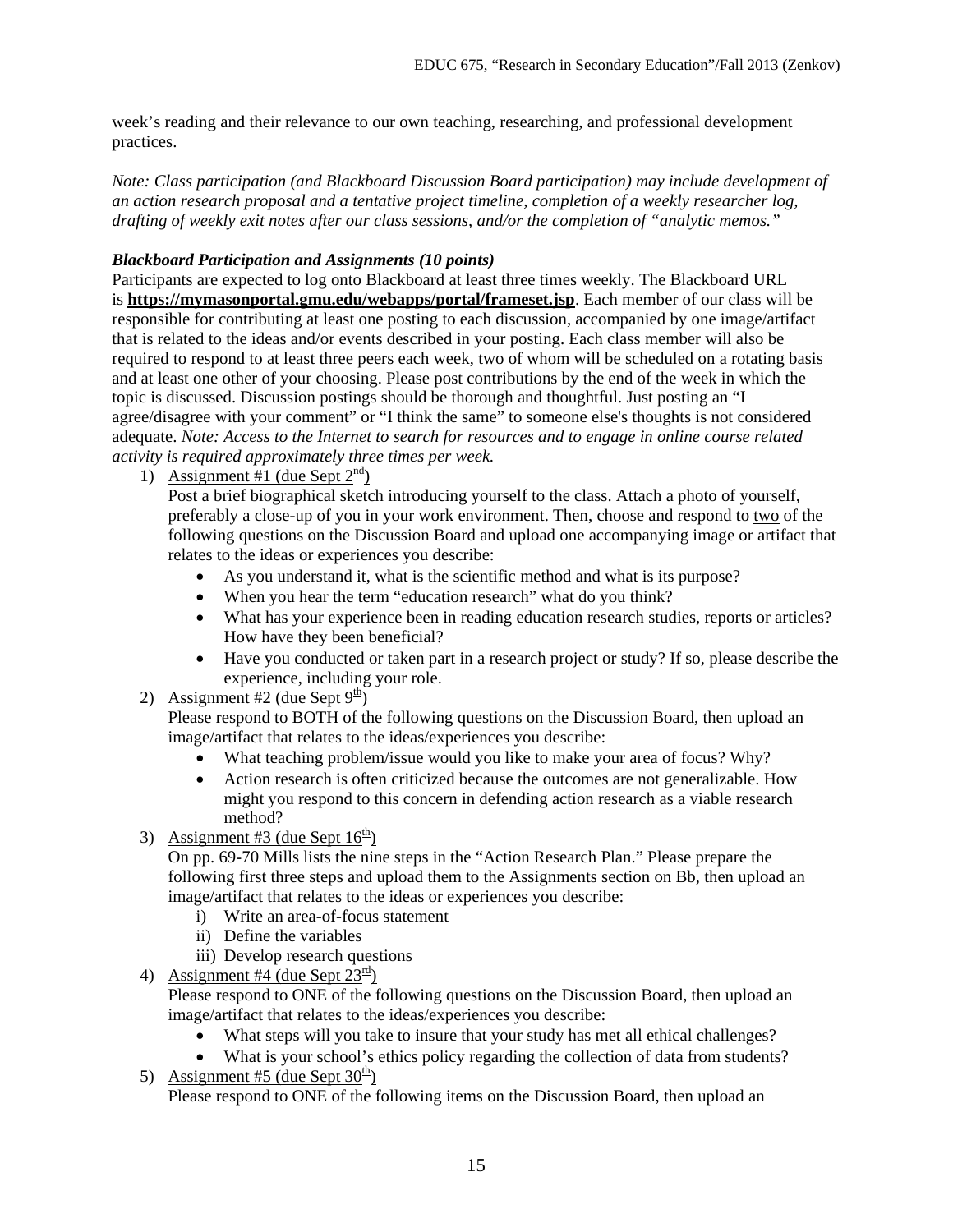image/artifact that relates to the ideas/experiences you describe:

- On pp. 104-105 Mills defines the term "triangulation." How will you triangulate the data collection in your study? Why did you choose these sources?
- How will you insure that your study is VALID?
- How will you insure that your data collection techniques are RELIABLE?

# 6) Assignment #6 (due Oct  $7^{\underline{th}}$ )

Return to the Action Research Plan on p. 69-70 in Mills. Please upload your responses to the following items to the Assignments section of Bb, then upload one accompanying image or artifact that relates to the ideas or experiences you describe:

- iv) Describe the intervention or innovations
- v) Describe the membership of the action research group
- vi) Describe negotiations that need to be undertaken
- vii) Develop a timeline
- viii) Develop a statement of resources
- ix) Describe the data collection ideas
- 7) Assignment #7 (due Oct  $15<sup>th</sup>$ )

Prepare a list of ten references (APA style) you have identified so far in your review of the literature that appear to be relevant to your study. References should be from refereed journals, books, and scholarly compilations.

8) Assignment #8 (due Oct  $21<sup>st</sup>$ )

During the data collection period, please respond each week to the following questions: 1) What is an example of the most interesting, surprising, consistent, or representative data you have gathered this week? 2) What initial sense (analysis!) have you made of any data you collected this week or thus far in your study?

9) Assignment #9 (due Oct  $28<sup>th</sup>$ )

During the data collection period, please respond each week to the following questions: 1) What is an example of the most interesting, surprising, consistent, or representative data you have gathered this week? 2) What initial sense (analysis!) have you made of any data you collected this week or thus far in your study?

10) Assignment #10 (due Nov  $4<sup>th</sup>$ )

During the data collection period, please respond each week to the following questions: 1) What is an example of the most interesting, surprising, consistent, or representative data you have gathered this week? 2) What initial sense (analysis!) have you made of any data you collected this week or thus far in your study?

11) Assignment #11 (due Nov  $18<sup>th</sup>$ )

For this week's posting—to which I would like everyone to respond—please consider the following: What have been your top two or three questions about this action research work thus far? That is, questions about the PROCESS of doing action research, the challenges of doing it. And how would you answer those questions now, if such a question was posed to you by someone else planning to take this course or conduct an action research project in the future? (I will compile these questions and answers into a list for all of us to consider).

## *Action Research Project Draft Components (15 points)*

You will submit for instructor and peer review the following draft sections of your action research paper: introduction/contexts, literature review, methodology, findings, and discussion/action plan. Due dates of these drafts are listed in the schedule below, and the specific elements of these sections will be provided via samples, descriptions, and rubrics. Completing these draft elements will scaffold you toward completion of your final project—a very good thing.

## *Action Research Project (60 points)*

Participants will design and conduct an action research project that is relevant to their present or future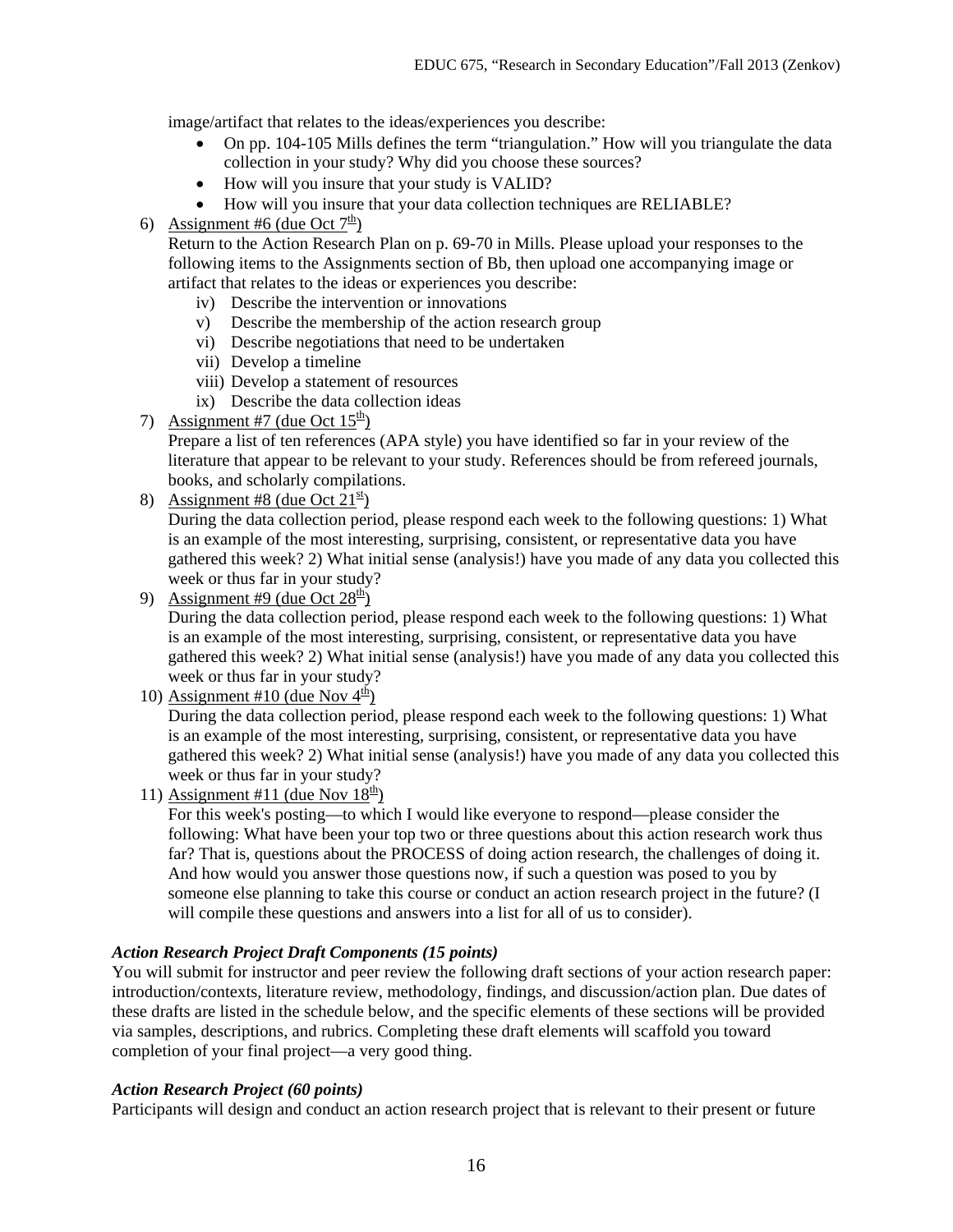teaching positions. Outlines, examples, descriptions, and rubrics of these projects will be provided. You will write a literature review and proposal for this project, collect and analyze preliminary data, and share the results of your study with both our class (and potentially an outside audience) in a PowerPoint presentation. It is possible to partner with another student for the purpose of sharing data and researching different aspects of a common topic; each partner, however, must submit an original, stand-alone report. Each participant will make an in-class ten-minute presentation (ungraded) on her/his project; an outline and examples of these presentations will be provided. Please note that projects or papers submitted for credit in another course cannot also be used for a grade in this course. Your data sources for this project must include either (or both) of the following artifacts: 1) visual representations (images or photographs of your classroom, students at work, etc.); 2) student feedback related to your research question and your teaching intervention. When considering research topics, you should identify a research question that really matters to you. It should be something about which you are curious and with which you are willing to spend time researching and learning. In the words of a former Mason student, "If you aren't eager to spend several days curled up reading about your topic, then it's not love, and you need to ditch it and find another topic."

## *Action Research Impact Presentations*

Working in small groups—likely your critical friends group—participants will identify one authentic, alternative, preferably contemporary media-based method through which they will share the results of their action research findings. While we will each make brief presentations of our individual research findings in class, the mission of this assignment is for your group to design and enact a presentation that moves the public understanding of your group members' studies along. You might choose to create a collective presentation on your group members' projects or you might highlight one group member's project and findings. You might highlight the very importance of action research or summarize the findings of your group members' efforts. You are encouraged to display these findings in an alternative setting and through creative means, with your primary goal being engaging in an exercise in demonstrating the significance of your action research to the broader world.

*Note: The Action Research Impact Presentation is an ungraded requirement for our course. Students are required to successfully complete an Action Research Impact Presentation and share it with the Secondary Program Faculty and potentially to members of the larger college community. Your grade for EDUC 675 will be posted only upon successful completion of the Action Research Impact Presentation requirements.*

## *TaskStream Requirements*

Every student registered for any Masters of Education course with a required performance-based assessment (PBA) is required to submit this assessment to TaskStream (regardless of whether a course is an elective, a onetime course or part of an undergraduate minor.) Evaluation of your performance-based assessment will also be provided using TaskStream. The performance-based assessment for EDUC 675 is the Action Research Project. Failure to submit the assessment to TaskStream will result in the course instructor reporting the course grade as Incomplete (IN). Unless this grade is changed upon completion of the required TaskStream submission, the IN will convert to an F nine weeks into the following semester. Details about which course assignment will serve as the required PBA for this course will be provided in the first week of class.

## **Assessment and Mastery Grading**

All assignments will be evaluated holistically using a mastery grading system; the general rubric is described below, and a specific rubric provided with each assignment. A student must demonstrate "mastery" of each requirement of an assignment; doing so will result in a "B" level score. Only if a student additionally exceeds the expectations for that requirement—through quality, quantity, or the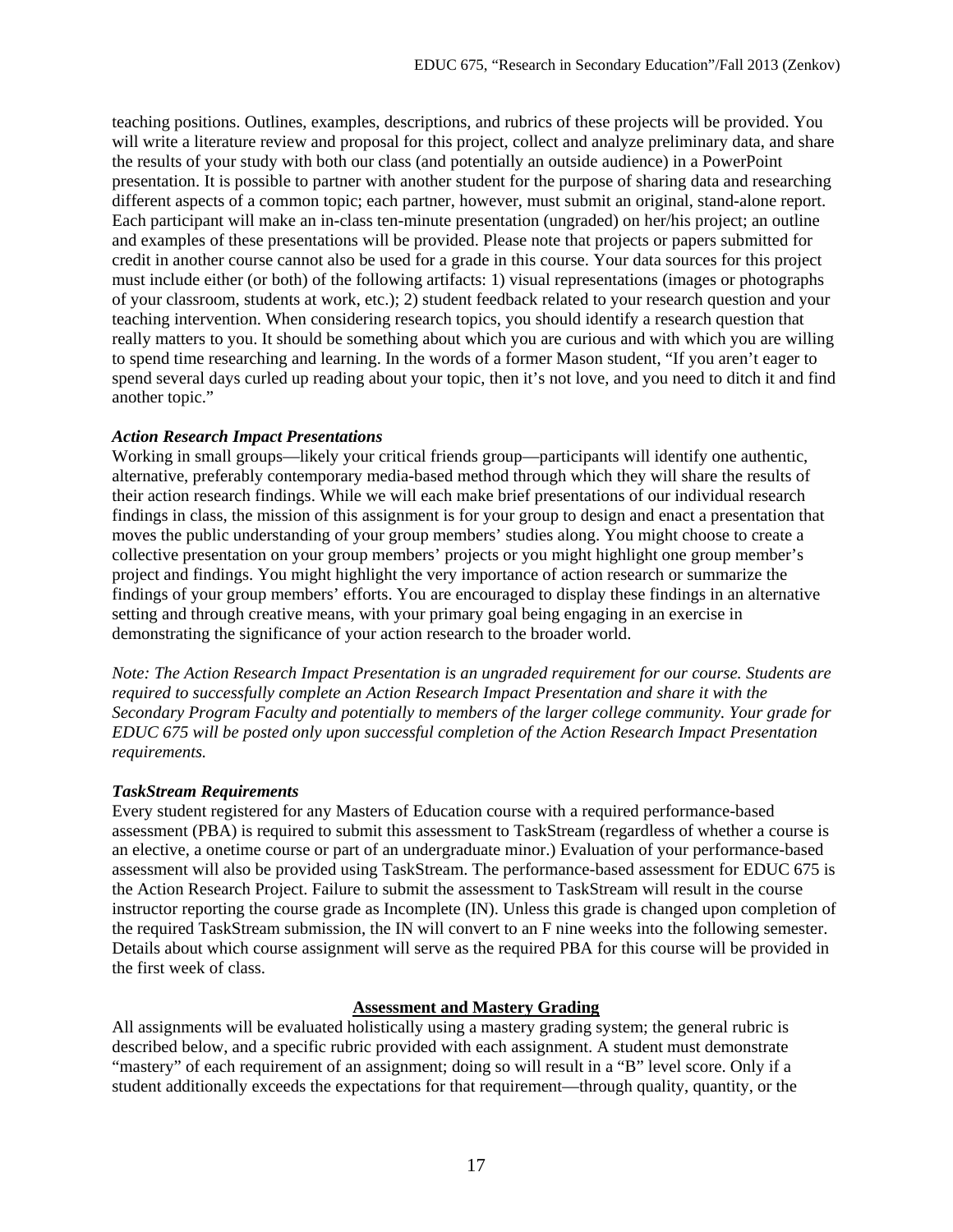creativity of her/his work—will she/he be assessed with an "A" level score. With a mastery grading system, students must *choose* to "go above and beyond" in order to earn "A" level scores.

- "A" level score = Student work is well-organized, exceptionally thorough and thoughtful, candid, and completed in a professional and timely manner. Student followed all format and component guidelines, as well as including additional relevant component. Student supports assertions with multiple concrete examples and/or explanations. Significance and/or implications of observations are fully specified and extended to other contexts. Student work is exceptionally creative, includes additional artifacts, and/or intentionally supports peers' efforts.
- "B" level score = Student work is well organized, thorough, thoughtful, candid, and completed in a professional and timely manner. Student followed all format and component guidelines. Student supports assertions with concrete examples and/or explanations. Significance and/or implications of observations are fully specified.
- "C" level score = Student provides cursory responses to assignment requirements. Student did not follow all format and component guidelines. Development of ideas is somewhat vague, incomplete, or rudimentary. Compelling support for assertions is typically not provided.
- $\bullet$  " $F$ " level score = Student work is so brief that any reasonably accurate assessment is impossible.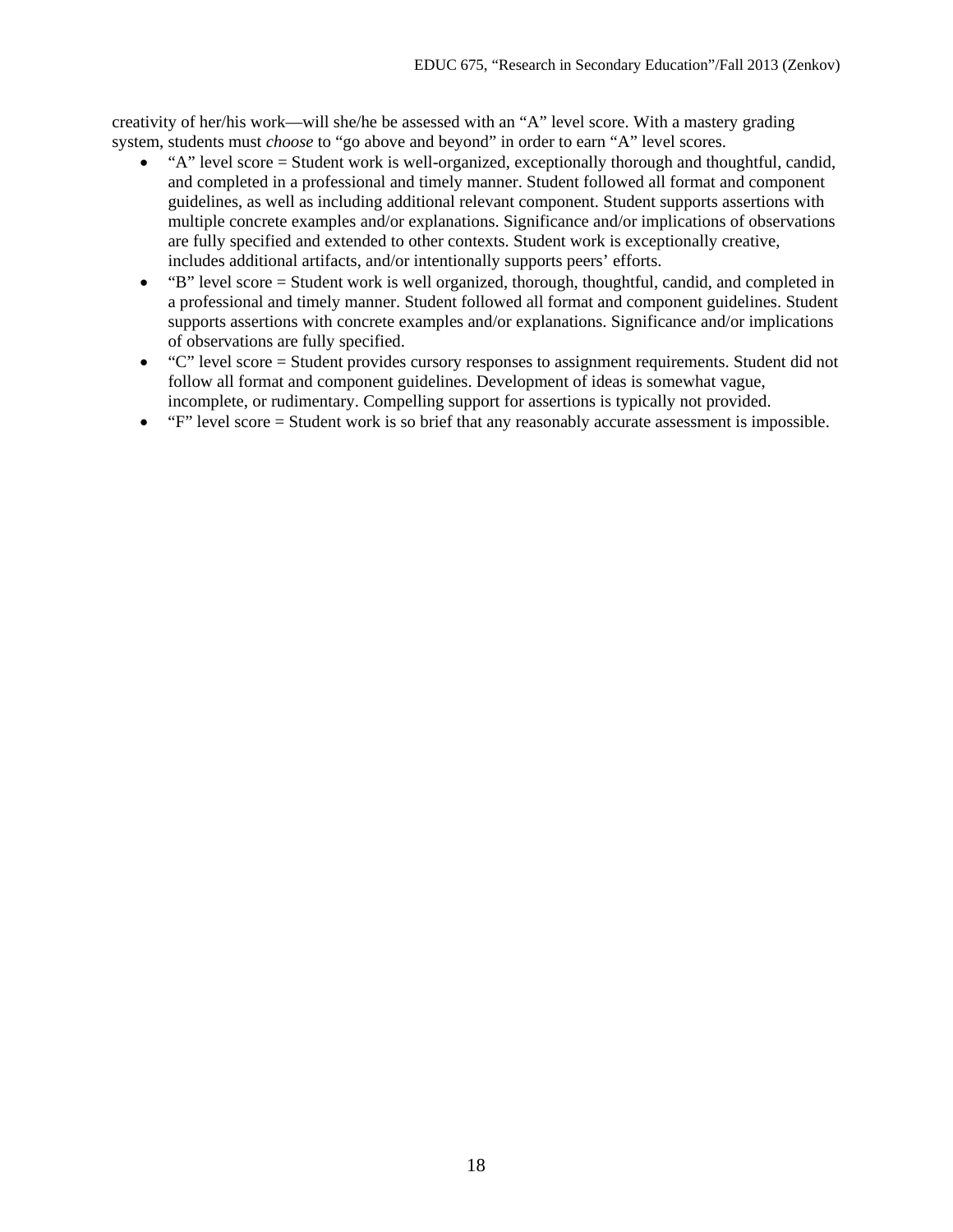| <b>Grading Scale</b> |                 |
|----------------------|-----------------|
| $A = 95 - 100\%$     | $B = 80-82%$    |
| $A = 90-94\%$        | $C = 70-79\%$   |
| $B_{+} = 87 - 89\%$  | $F =$ Below 70% |
| $B = 83 - 86\%$      |                 |

Incomplete (IN): This grade may be given to students who are passing a course but who may be unable to complete scheduled course work for a cause beyond reasonable control. The student must then complete all the requirements by the end of the ninth week of the next semester, not including summer term, and the instructor must turn in the final grade by the end of the 10th week. Faculty may grant an incomplete with a contract developed by the student with a reasonable time to complete the course at the discretion of the faculty member.

#### *Assignments/Possible Points*

Attendance, Participation, and Discussion Facilitation = 15 points Blackboard Participation and Assignments = 10 points Action Research Project Draft Components = 15 points

- Introduction/Contexts
- Literature Review
- Methodology
- Findings
- Discussion/Action Plan)

Action Research Project (including presentation)  $= 60$  points Total =  $100$  points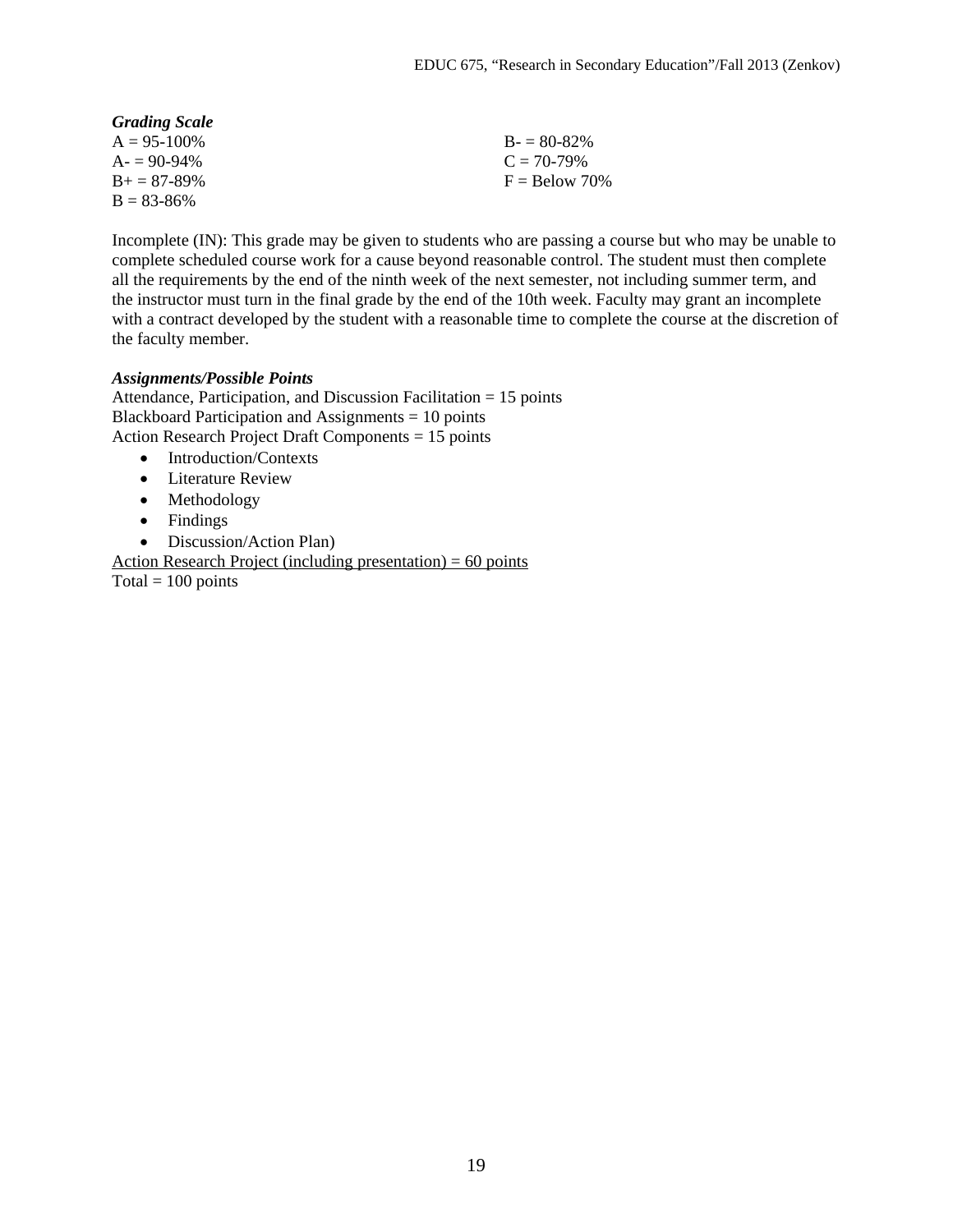| <b>Tentative Schedule</b> |  |
|---------------------------|--|
|---------------------------|--|

| Week #/<br><b>Dates</b>         | <b>Topic/Detail</b>                                                                                                                                                                | <b>Assignment due</b>                                                  | <b>Reading</b>                                                                 |
|---------------------------------|------------------------------------------------------------------------------------------------------------------------------------------------------------------------------------|------------------------------------------------------------------------|--------------------------------------------------------------------------------|
| Week #1<br>Aug 26<br>(Campus)   | • Introductions, course overview, syllabus, requirements<br>• Introduction to action research $(AR)$<br>• Types and corresponding sources of data<br>• Scheduling conference times | $\bullet$ None!                                                        | $\bullet$ None                                                                 |
| Week #2<br>Sept 2               | • Labor Day holiday—no class                                                                                                                                                       | • Discussion Board Assignment #1 and<br><b>Biographical Sketch</b>     | $\bullet$ None!                                                                |
| Week $#3$<br>Sept 9<br>(Campus) | • Small group conferences, 4:00-5:30 pm<br>• Understanding AR and "education research"<br>• Considering an area of focus<br>• Action Research Expert: Kristien Zenkov              | • Discussion Board Assignment #2                                       | • $AR$ , Chapters 1, 3<br>• Zenkov, et al action research project              |
| Week #4<br>Sept 16<br>(Online)  | • Deciding on an area of focus<br>• Developing research questions<br>· Action Research Experts: Sara Hannon, Alex Lancia                                                           | • Discussion Board Assignment #3                                       | • $AR$ , review Chapter 3<br>• Hannon and Lancia action research<br>projects   |
| Week #5<br>Sept 23<br>(Online)  | • Online small group conferences<br>• Ethics of action research<br>• Action Research Experts: Sandy Leathart, Dawn McCusker                                                        | • Discussion Board Assignment #4<br>• Draft Introduction/Contexts      | $\bullet$ AR, Chapter 2<br>• Leathart and McCusker action<br>research projects |
| Week #6<br>Sept 30<br>(Campus)  | • Data collection techniques<br>• Mason library visit (tentative)<br>• Action Research Experts: Jennifer Golobic, Katie Stone                                                      | • Discussion Board Assignment #5<br>• Discussion Facilitation Group #1 | • $AR$ , Chapter 4<br>• Golobic and Stone action research<br>projects          |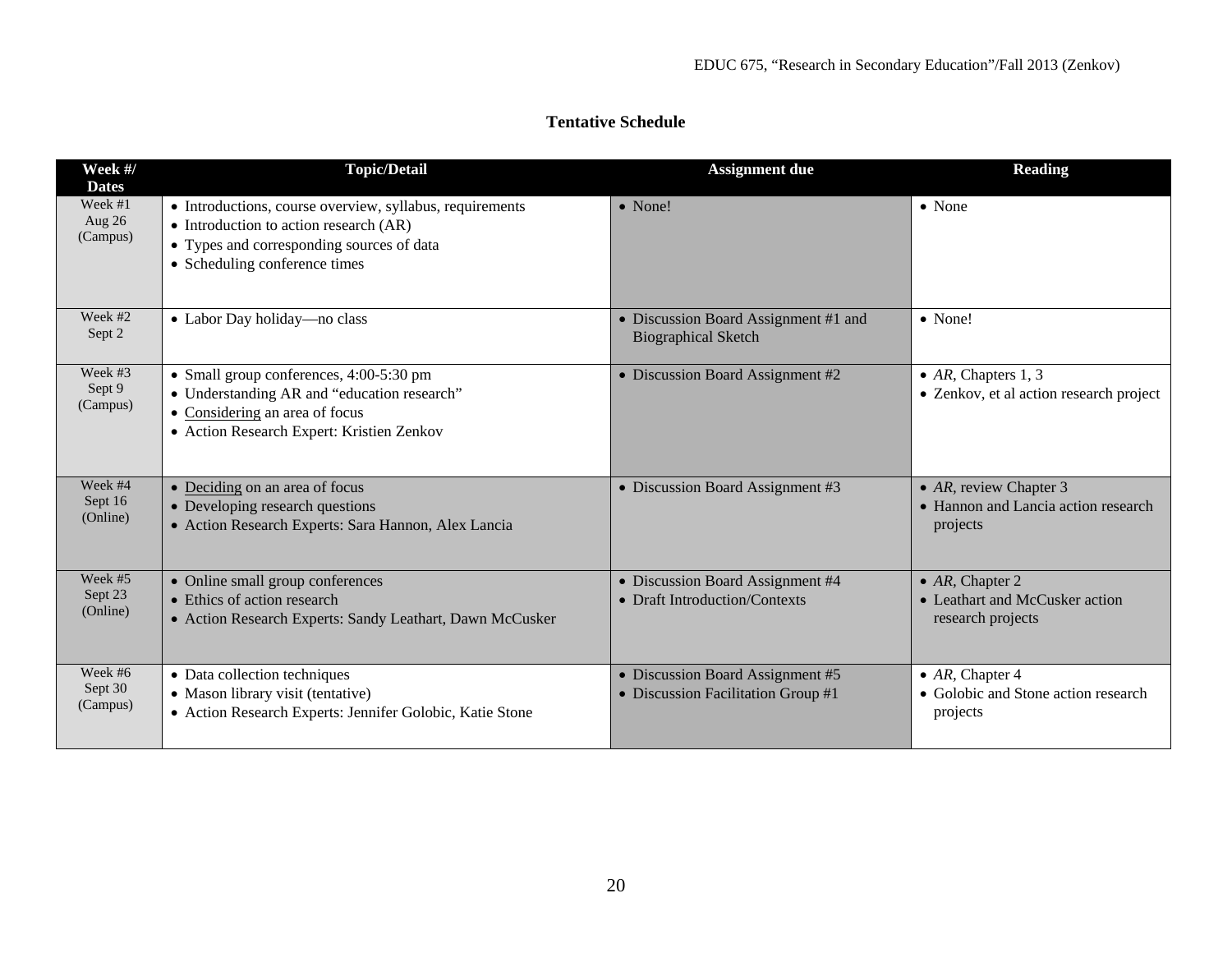| Week #/<br><b>Dates</b>          | <b>Topic/Detail</b>                                                                                                                                                                                | <b>Assignment due</b>                                                  | Reading                                                                                                                 |
|----------------------------------|----------------------------------------------------------------------------------------------------------------------------------------------------------------------------------------------------|------------------------------------------------------------------------|-------------------------------------------------------------------------------------------------------------------------|
| Week #7<br>Oct 7<br>(Online)     | • Variability, reliability, and generalizability<br>• Data analysis and interpretation<br>· Action Research Experts: Carlie Hahne, Lizzie Peckenham                                                | • Discussion Board Assignment #6<br>• Draft Literature Review          | $\bullet$ AR, Chapter 5<br>• Hahne, Peckenham action research<br>projects                                               |
| Week #8<br>Oct 15<br>(Campus)    | Note: Monday, Oct 14 is Columbus Day holiday; all Monday classes<br>are moved to Tuesday, Oct 15<br>• Data analysis and interpretation<br>• Action Research Experts: Kaitlin Walsleben, Lynda Long | • Discussion Board Assignment #7<br>• Discussion Facilitation Group #2 | • $AR$ , Chapter 6<br>• Walsleben, Long action research<br>projects                                                     |
| Weeks #9<br>Oct 21<br>(Campus)   | • Action planning for educational change<br>• Data collection period<br>· Action Research Experts: Reyna Sharp, Sara Townsend, Jessica<br>Vranas, Kristen Hill                                     | • Discussion Board Assignment #8<br>• Draft Methodology                | $\bullet$ AR, Chapter 7<br>• Sharp, Townsend, Vranas action<br>research projects<br>• Hill action research presentation |
| Week $#10$<br>Oct 28<br>(Online) | • Online small group conferences<br>• Data collection period<br>• Action Research Experts: Kristien Zenkov, Sara Hannon, Alex<br>Lancia                                                            | • Discussion Board Assignment #9<br>• Discussion Facilitation Group #3 | • Zenkov, et al article<br>• Hannon, Lancia action research<br>projects and presentations                               |
| Week #11<br>Nov $4$<br>(Online)  | • Data collection period<br>• Action Research Experts: Sandy Leathart, Jennifer Golobic,<br>Dawn McCusker, Katie Stone                                                                             | • Discussion Board Assignment #10                                      | • Leathart, Golobic, McCusker, Stone<br>action research projects and<br>presentations                                   |
| Week #12<br>Nov 11<br>(Campus)   | • Writing up action research<br>• Data collection and analysis period<br>· Action Research Experts: Carlie Hahne, Kaitlin Walsleben, Lizzie<br>Peckenham, Lynda Long                               | • Draft Findings<br>• Discussion Facilitation Group #4                 | • $AR$ , Chapter 8<br>· Hahne, Walsleben, Peckenham,<br>Long action research projects and<br>presentations              |